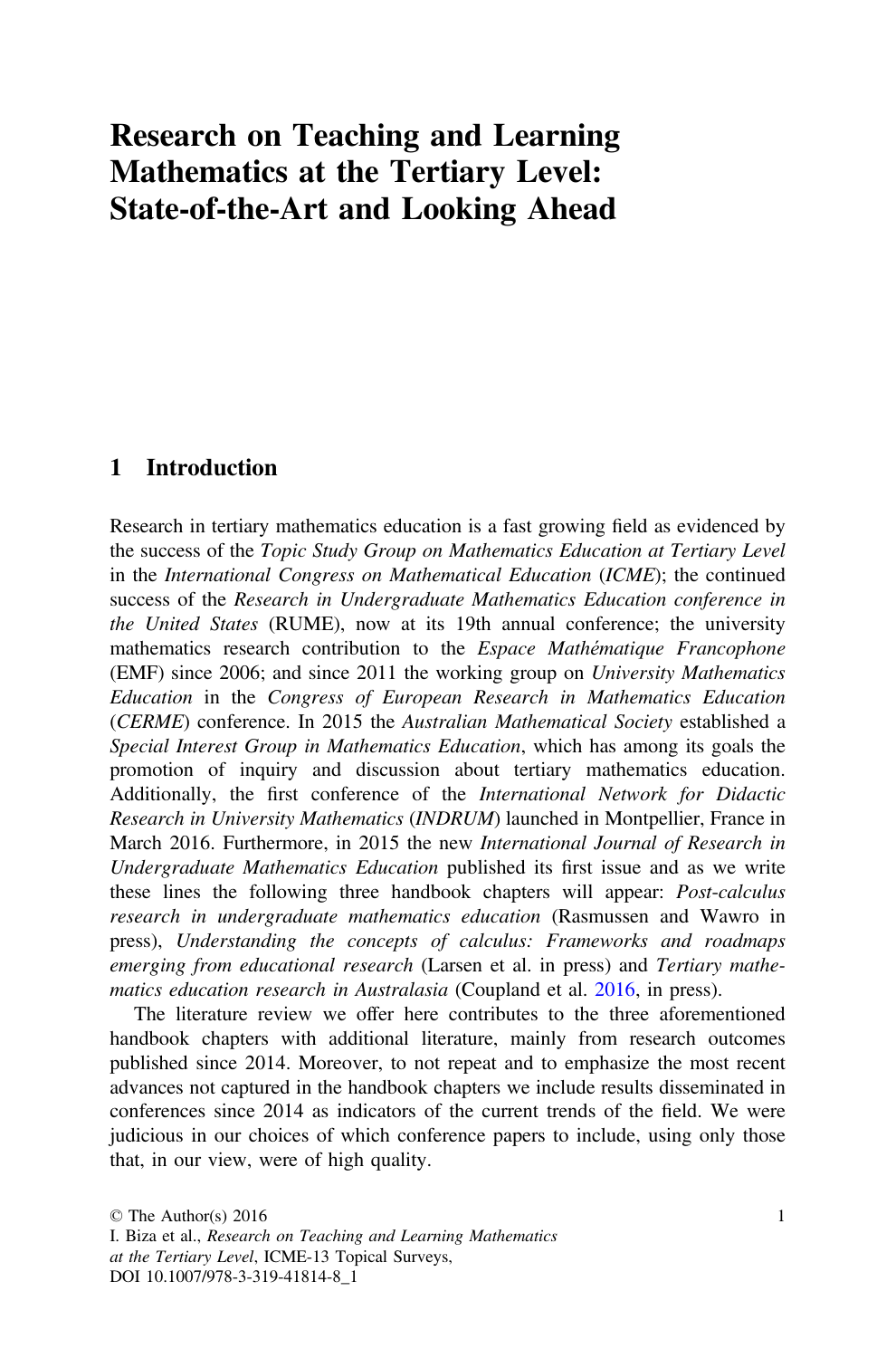# 2 Survey and State-of-the-Art

The five emergent areas of interest we identified and reviewed are mathematics teaching at the tertiary level; the role of mathematics in other disciplines; textbooks, assessment and students' studying practices; transition to the tertiary level; and theoretical-methodological advances. We conclude with a summary on the literature we reviewed and with suggestions for ways forward. Due to the space limitations we have included publications related to student learning of specific mathematical topics (e.g., Calculus, Linear Algebra, etc.), proof and reasoning, statistics education and mathematics teacher education, which are more relevant to other topic study groups at ICME13, only if their input goes beyond these topics and contributes to our understanding of one of the five emergent areas of interest.

# 2.1 Mathematics Teaching at the Tertiary Level

Six years after the observation of Speer et al. ([2010\)](#page-29-0) on the existence of very little empirical research on actual teaching practices at university level, we are now in the pleasant position to report ongoing growth and interest in this area. This section explores new work on tertiary mathematics teaching, focusing on the themes of: mathematics teaching practices; the influence of teachers' perspectives, background and research practices on their mathematics teaching; resources and preparation for teaching and teachers' professional development; and alternative approaches to teaching. In this section teaching takes place at the tertiary level. The domains of teaching at secondary level and secondary school teacher preparation, which is under the prevue of different ICME13 Topic Study Groups, is beyond the scope of this survey.

#### 2.1.1 Mathematics Teaching Practices at the Tertiary Level

In this section we discuss mathematics teaching practices at the tertiary level with specific emphasis on three recent foci: communication of mathematical ideas, mathematics teaching activity in relation to its goals and intentions, and characteristics of university mathematics teaching.

Communication of mathematical ideas has been the focus of several recent studies that consider mathematical teaching as a communication act with attention on mathematical and pedagogical discourses, including gestures. From this per-spective, Viirman [\(2014](#page-30-0), [2015\)](#page-30-0) sees university mathematics teaching as a highly situated discursive practice. Through the lens of Sfard's Commognitive framework [\(2008](#page-29-0)) he studied the discursive teaching practices of seven mathematics teachers on the topic of functions. In Viirman ([2014\)](#page-30-0) he focuses on the mathematical discourse and offers a categorization of the construction and substantiation routines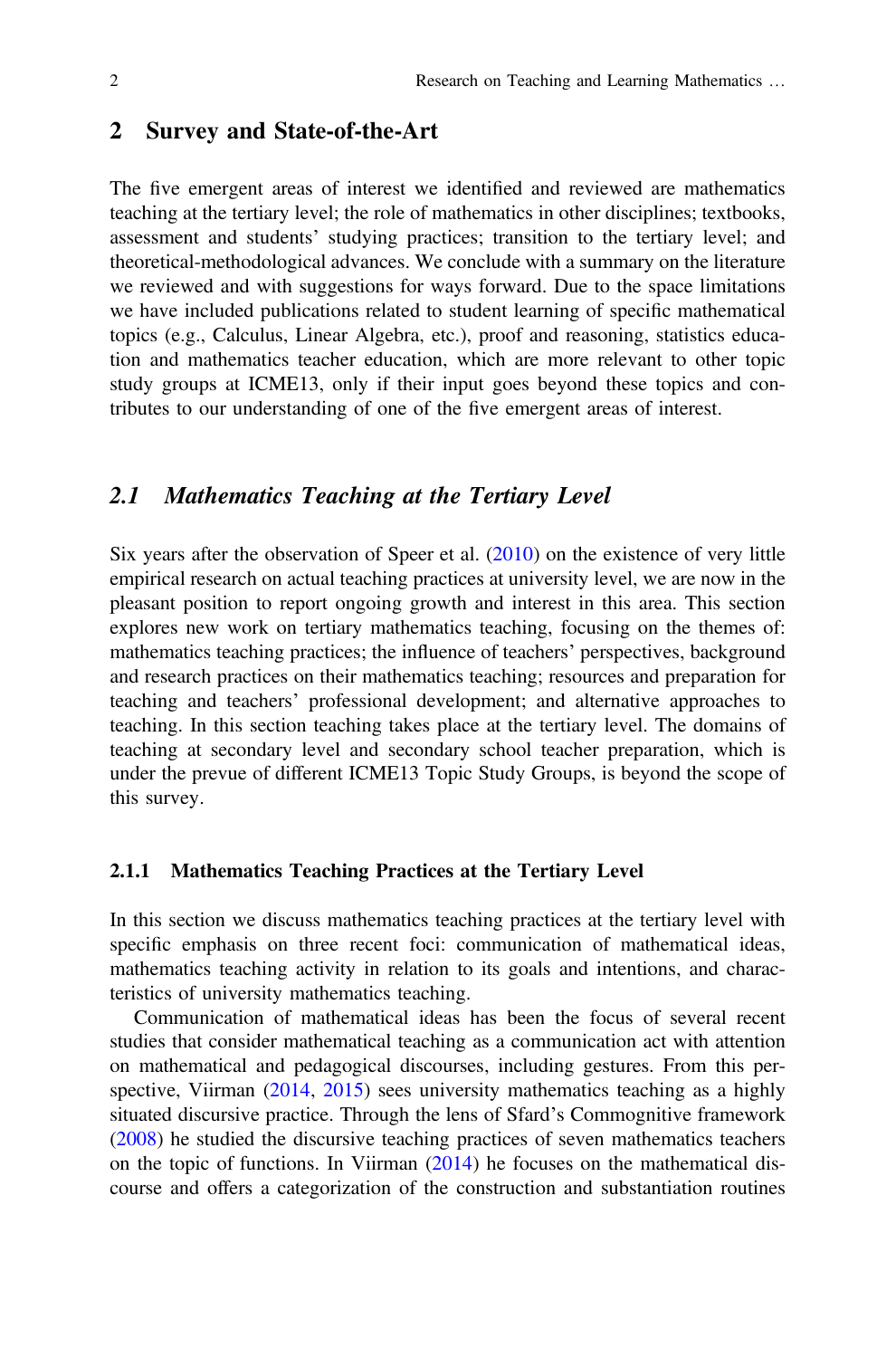used by the teachers. Later, in Viirman [\(2015](#page-30-0)), a more refined analysis indicates that, although teachers' mathematical discourse has similarities to each other regarding the word use and visual mediators, their didactical discourse has different routines. The routines of participants' didactical discourse were categorized as explanation, motivation, and question posing routines. Within these general categories, a number of different sub-categories of routines were found, each used in different ways and to different extent by different teachers. According to Viirman [\(2015](#page-30-0)) this classification of routines, although not meant to be complete and developed in only a single content context, can also be useful in the investigation of teaching other mathematical topics.

A discursive approach was also used by Park [\(2015](#page-28-0)) in the analysis of the teaching of derivative in calculus courses. The study analyzes features of three teachers' classroom discourse on the derivative in relation to word uses, gestures and the use of different visual mediators (symbolic, algebraic, and graphical), emphasizing the connection between graphical and symbolic representations, and the transitions between a point-specific and an interval view of the derivative. The results indicate that the use of words and visuals were consistently reflected in teachers' routines and endorsed narratives. Moreover, these three teachers seem to assume that a point-specific and an interval view of the derivative are clear to their students without making explicit reference to them, although they were in their endorsed narratives. This indicates a disconnection "between the endorsed narrative of the teacher and the students' abilities to comprehend what the teacher is saying" (ibid p. 248).

Continuing with how university mathematics teachers communicate mathematical ideas, Weinberg et al. [\(2015](#page-30-0)) describe teachers' gestures and how these contribute to opportunities to communicate mathematical ideas in an abstract algebra lecture. Gestures, and specifically teacher use of the hand and fingers to point during undergraduate mathematics lectures, is the focus of a study from Hare and Sinclair [\(2015](#page-26-0)), who observed a teacher in a third-year Group Theory lecture. Results suggest that pointing seems to act as a significant interface between speech and written text on the board. The authors argue that gestures are important components of communication as they bring "mathematical objects into being," relate "these objects to each other," and connect "the spoken with the written and drawn" (p. 33).

Other studies consider university mathematics teaching as a goal-oriented activity and adopt an Activity Theory (Leontiev [1978\)](#page-27-0) lens to identify the connections between a teacher's goals and actions. Grenier-Boley ([2014\)](#page-26-0) suggests a methodological approach for the investigation of how linear algebra concepts with formalizing, unifying, and generalizing characteristics such as vector spaces are introduced during tutorial sessions at the beginning of university studies. Teaching as a goal-oriented activity is also the focus of Treffert-Thomas [\(2015](#page-30-0)) in her theorization of linear algebra teaching to first year mathematics undergraduates. Through the analysis of lecture observations and interviews with one teacher, Treffert-Thomas categorized the teaching in three levels: activity-motive, actionsgoals and operations-conditions. Furthermore the study suggests an action-goal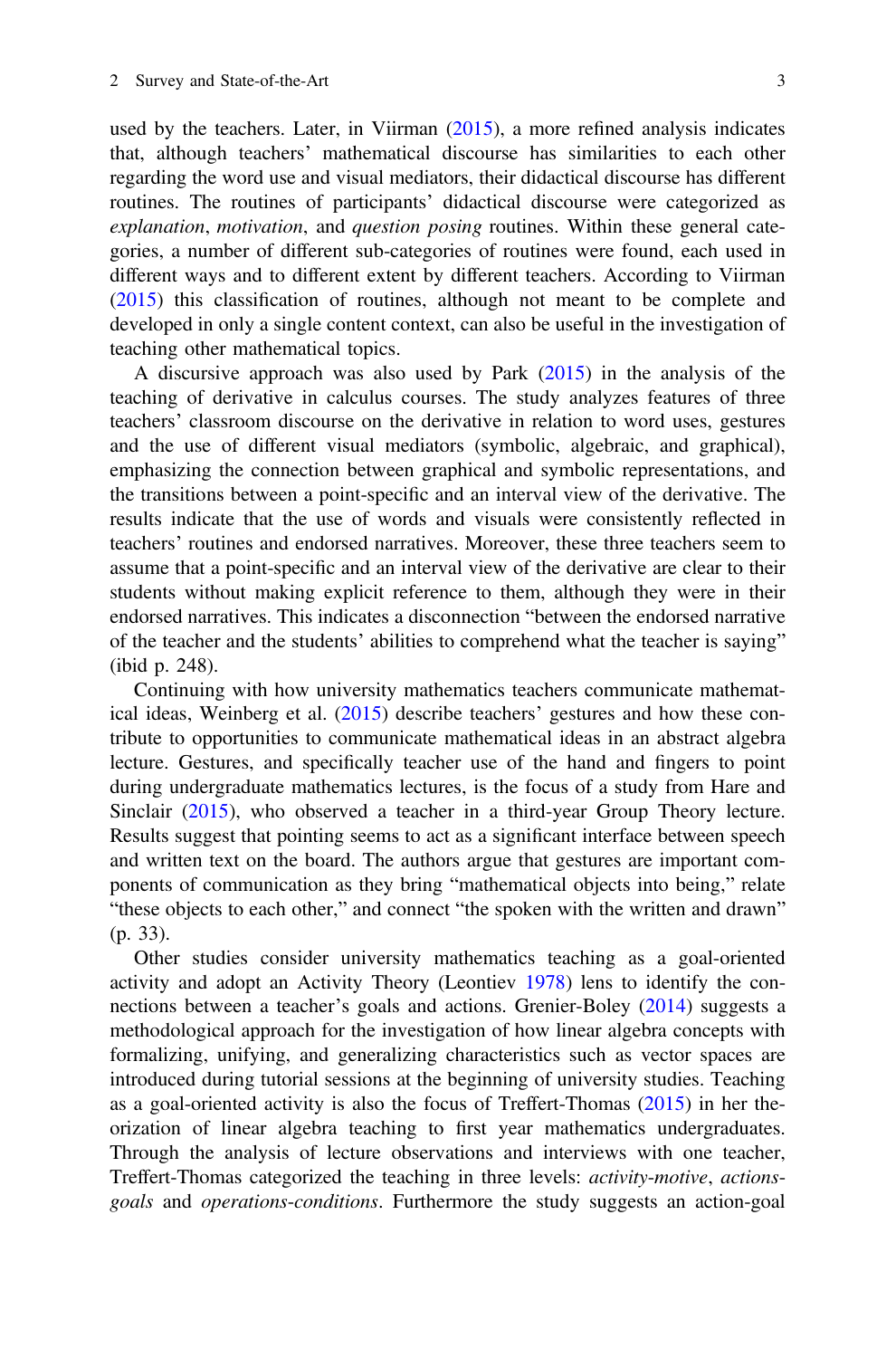model of the teaching process that relates lecturer's intentions (as expressed in the interviews) and the strategies (the actions and goals) that he designs for his teaching.

Some recent studies focus on the role of exemplification in mathematics teaching in lectures (e.g., Fukawa-Connelly and Newton [2014](#page-25-0)) or in small group tutorials (Mali et al. [2014](#page-28-0)). Furthermore, Mali et al. [\(2014](#page-28-0)) suggest the use of examples as one of the characteristics of mathematics teaching, where a characteristic refers to patterns in the ways that tutors teach in the tutorials, such as the use of representations and problem solving techniques. Teaching characteristics, operationalized as actions and rationale, are also the aim of Petropoulou et al. [\(2015](#page-29-0)), who investigate the mathematics teaching practices of one teacher in calculus lectures. The analysis indicates how the teacher shows sensitivity to students' needs and draws them into the mathematical culture by offering mathematical challenges.

# 2.1.2 The Influence of Teachers' Perspectives, Background, and Research Practices on Their Teaching

Recent studies suggest that lecturers' research practices influence their approaches to teaching. For example, Mali et al. ([2014\)](#page-28-0) discuss the use of generic examples in small group tutorial teaching and suggest that the research practices of the tutor, in this case a research mathematician, influences her teaching practices. Similarly, Mali ([2015\)](#page-28-0) analyzes two teaching episodes from two tutors: one with a doctorate in mathematics and one with a doctorate in mathematics education. The two tutors follow different approaches even for the same didactical choice (e.g., the use of graphical representations). This study raises the issue of how and to what extent teachers' research background and their potential epistemological position influence their teaching practices. These observations accord with similar finding by Petropoulouet al. ([2011\)](#page-29-0) about teaching practices in lectures.

Additionally and from a different perspective, research indicates that beliefs about teaching and learning of mathematics graduate teaching assistants, who play significant role in undergraduate mathematics teaching in the US (Ellis  $2014$ ), have a significant impact on their classroom practices and decisions (Kim [2011](#page-27-0)).

# 2.1.3 Resources and Preparation for Teaching—Mathematics Teachers' Professional Development

The focus here is mathematics teachers' activities *outside the class*, especially in relation to teaching preparation and professional development (PD). Gueudet and colleagues investigate university teachers' practices in their preparation and delivery of teaching, as well as their communication with each other and their students. These studies adopt the documentational approach (Gueudet et al. [2012\)](#page-26-0), considering teachers' interaction with resources and how this influences their knowledge and practices (see Gueudet et al. [2014](#page-26-0) on this approach in the context of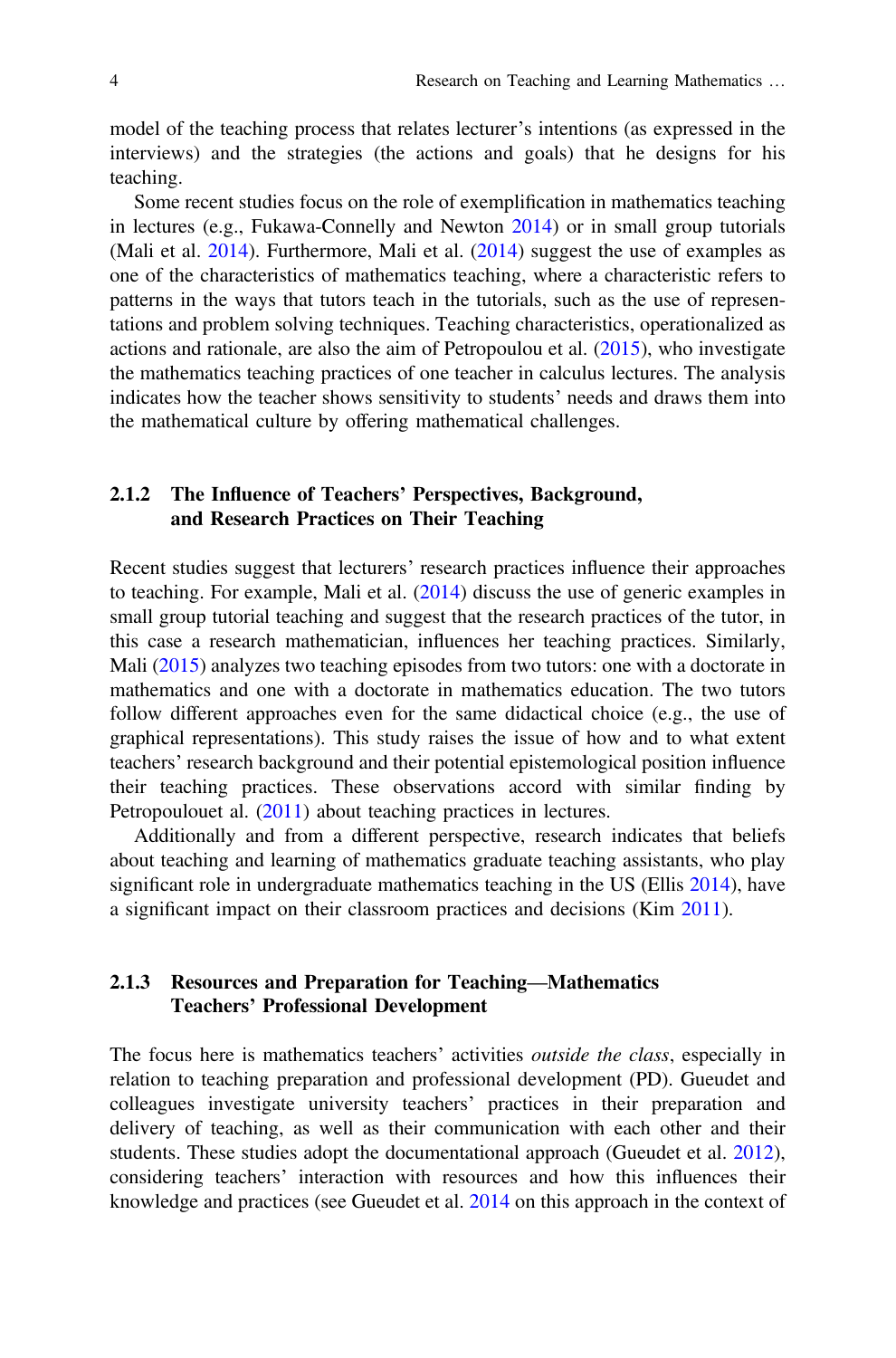university mathematics). Gueudet [\(2015](#page-26-0)), for example, utilizes the documentational approach to analyze interviews with six teachers and their interaction with resources in a goal-oriented activity that produces documents and documentation systems, namely structured set of all the documents they develop.

Recently, there is an increasing interest by tertiary teachers in non-lecture pedagogies. This interest has been reflected in the research in this area. For example, Hayward et al.  $(2015)$  $(2015)$  report on the impact a series of annual, weeklong PD workshops for college mathematics teachers on Inquiry-Based Learning (IBL) in undergraduate mathematics had on their teaching practice. 58 % of the teachers reported implementing IBL strategies in the year following the workshop they attended.

Additionally, there is an emerging need for PD provision available for graduate students who contribute to teaching. Rasmussen et al. ([2014\)](#page-29-0) studied five exemplary calculus programs at US institutions that offer a doctoral degree in mathematics in order to identify the key common characteristics. Among the seven programmatic and structural features common to these institutions was graduate teaching assistant training, with the other six being: coordination; attending to local data; active learning; rigorous courses; learning centres; and placement.

#### 2.1.4 Alternative Approaches to Teaching

There is a range of alternative approaches of teaching in the literature we reviewed, especially towards a reduction of the traditional lecturing model. Oh Nam [\(2015](#page-28-0)) describes an implementation of flipped learning approach where traditional lectures and homework are reversed and students attend the short instructions in videos or online courses while face-to-face time is devoted to classes for exercises, activities, or discussions. Alternatively, in peer assisted learning (PAL), students assist other students in the development of study skills. Duah et al. ([2014\)](#page-25-0) adopted a PAL approach to assist students in their transition to university mathematics studies and the reduction of the *cooling off* phenomenon (i.e., when undergraduate mathematics students lose their motivation and interest for their studies).

Another mathematical learning opportunity for undergraduate students is their involvement in curricular and teaching/learning resource development. Although there is little research in this area, there is a growing interest in students' engagement as partners in course design. Croft et al. ([2013\)](#page-25-0) identified several benefits for students from their involvement in producing screencasts for other students, such as better and deeper understanding of mathematical topics, development of technological skills, improvement of study habits, personal and organizational skills and enhanced communication skills. Solomon et al. ([2014\)](#page-29-0) see undergraduate students' internships as a pathway for improving dialogue between students and staff that challenges traditional hierarchical roles and relationships. Similarly, Biza and Vande Hey [\(2014](#page-24-0)) in their evaluation of students' learning through their involvement in statistics teaching resource development projects, deployed the Communities of Practice approach (Wenger [1998](#page-30-0)) in order to consider not only the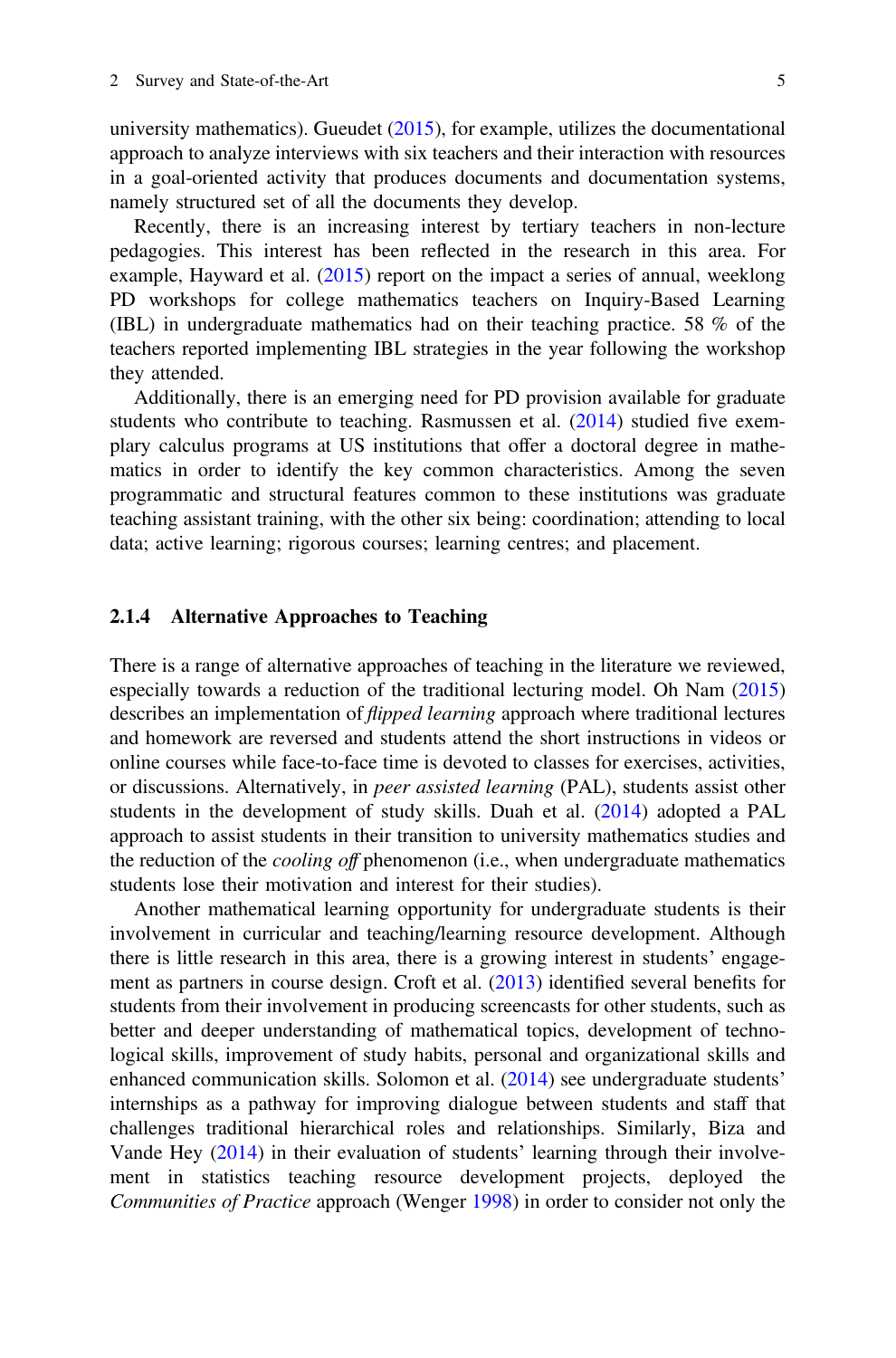learning per-se, but also how and in what extent this learning is a result of students' participation. This evaluation revealed that students explicitly linked their participation to the solidification and organization of their knowledge in terms of statistical thinking and reasoning. They also found out how students merged, or sometimes experienced conflict with, multiple perspectives—such as student versus developer and mathematician versus non-mathematician (Biza and Vande Hey [2014\)](#page-24-0).

# 2.2 The Role of Mathematics in Other Disciplines Taught at the Tertiary Level

In this section we discuss the role of mathematics in other disciplines taught at the tertiary level, such as engineering, science, economics, etc. Although there is a substantial body of research in teaching mathematics in teacher education programs (see for example, international research projects such as TEDS-M, Blömeke et al. [2014\)](#page-24-0), this area is under the prevue of other ICME-13 Topic Study Groups and, thus will not be addressed here.

The increased interest in research on teaching mathematics within study programs of other disciplines is compatible with the general growing interest on didactical issues at the tertiary level, but it is also connected to the relevance of mathematics in other disciplines and in particular the growing importance of quantitative methods in general (National Research Council [2003](#page-28-0), [2009](#page-28-0)). Further relevance arises from the large number of students enrolled in those study programs and the high failing and dropout rates (Heublein et al. [2014](#page-26-0); Ulriksen et al. [2010\)](#page-30-0). Although mathematics lectures in these programs are often different from those for mathematics majors, the students experience similarly a higher level of mathematics as compared to school (Mustoe [2002](#page-28-0)). Harris et al. [\(2015](#page-26-0)) investigated the influence of students' mathematics experiences on their disposition towards their engineering courses and mathematics. Their longitudinal study identified as one major problem that the students need to get insight of the real use of mathematics in their discipline.

In several countries, government-funded programs intend to enforce study reforms for improving the situation. For example, in England, Tolley and MacKenzie [\(2015](#page-30-0)) give an overview on support provided to non-mathematics majors though Mathematics Learning Support Centres (MLCS) in higher education, report on research undertaken to establish a management perspective on the provision of mathematics support and figure out expected future needs and scope for national collaboration and coordination. Goodchild and Rønning [\(2014](#page-26-0)) report about a large research and development project at the Norwegian University of Science and Technology (NTNU) intended to modernize the mathematics education of engineering students. In Germany bridging courses of different types and with various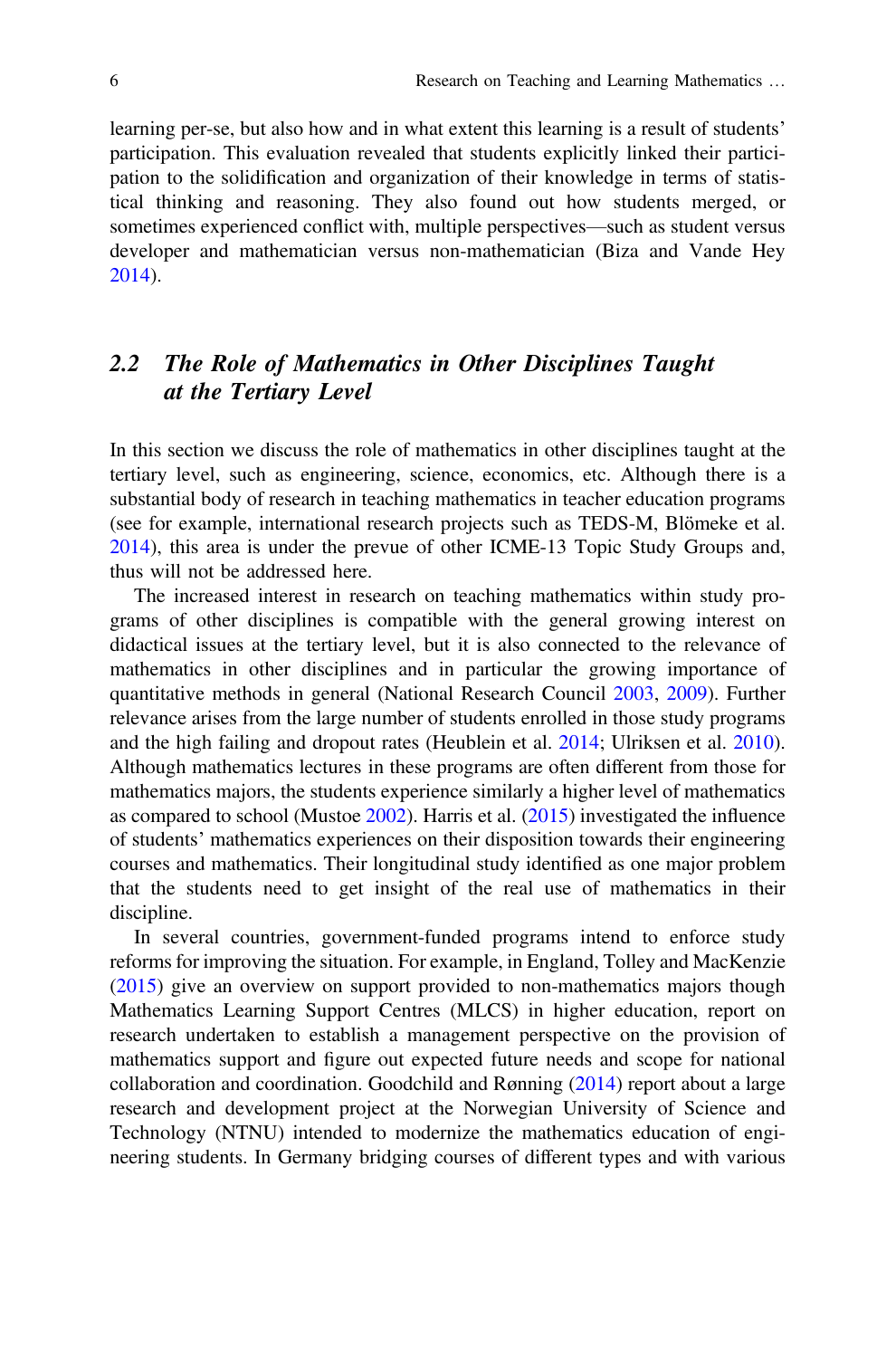foci are the most prominent method for supporting students in their transition from school to university, see for example (Bausch et al. [2014](#page-24-0)).

The following paragraphs summarize recent research on teaching mathematics within other study programs. First we report on studies about major challenges in this field and proposals for enhancing teaching. Then, we discuss the relation between mathematics and its application, in particular modelling. We conclude with remarks on specific mathematical topics in non-mathematics programs.

# 2.2.1 Teaching Mathematics to Non-mathematics Students: Challenges and Proposals for Enhancing Teaching

Harris et al. ([2015\)](#page-26-0) analyze the problems engineering students have with mathematics and lecturers on the basis of interviews. The authors challenge both the pedagogical practice of teaching non-contextualized mathematics and the lack of transparency regarding the significance of mathematics to engineering and "conclude that the value of mathematics in engineering remains a central problem" (p. 321). A common practice for enhancing teaching is to complement traditional courses by offering video recorded lectures. Rønning ([2016\)](#page-29-0) reports from surveys at NTNU since 2013 showing students' preference for traditional courses, which could be traced, on the basis of interview data, to the provision of structure in students' daily life, a sense of good conscience visiting the lectures, and opportunities to communicate to fellows and lectures.

Fostering conceptual understanding of mathematics by first year engineering students is the reported goal of several teaching modifications. Albano and Pierri [\(2014](#page-23-0)) report about a role-play activity and a competencies-based analysis, based on the competency frameworks of Niss [\(2003](#page-28-0)) and by the European Society for Engineering Education (Alpers et al. [2013](#page-23-0)). The basic idea was that students create materials themselves. To this end mathematical content has been split into suitable parts and for each part students create a cycle of activities based on role-play. The qualitative analysis suggests a move from an instrumental towards to a more relational approach in students' learning. Loch and Lamborn [\(2016](#page-28-0)) report about a project where advanced engineering students and multimedia students worked on two animated videos demonstrating the application of first year mathematics by professional engineers. Interviews with advanced students and focus groups with first year students indicate differences in their views how to make such interviews. The authors suggest that such videos should be produced by collaborative groups of advanced and first year students, advised by lecturers.

Jaworski and Matthews ([2011\)](#page-27-0) report on a project that is related to a mathematics module for materials engineering students in a UK university with the goal to achieve a more conceptual understanding by students. Past modifications had shown little effect, but a new more coherent and far-reaching innovation including inquiry based small group activities, "a variety of forms of questioning, an assessed group project and use of the GeoGebra-medium for exploring functions" (p. 178), changed the situation. The analysis focuses on the students' participation in the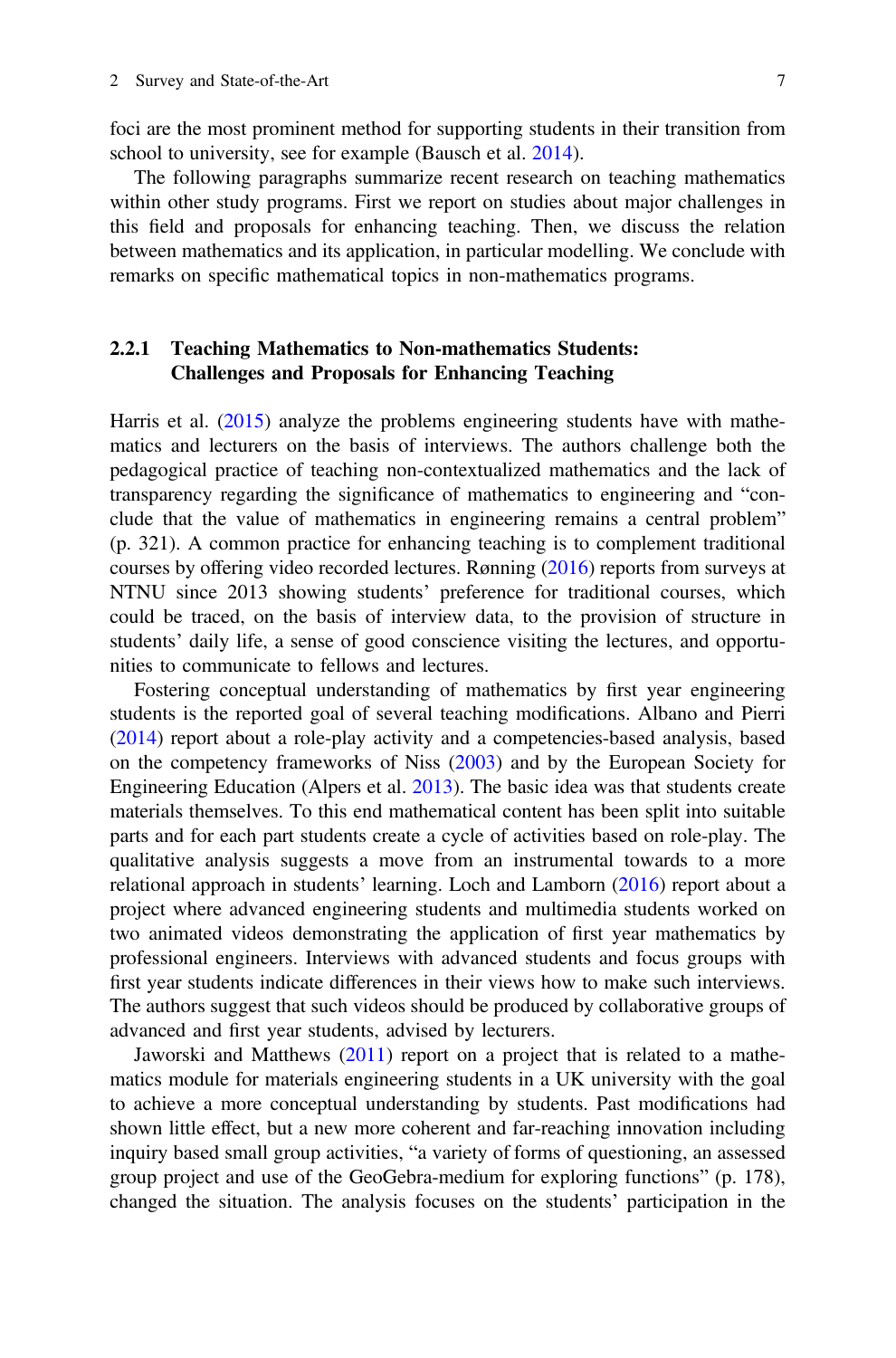teaching innovation. It is based on the community of practice (Wenger [1998\)](#page-30-0) and documentational approaches (Gueudet et al. [2014\)](#page-26-0). Although there was evidence of students' understanding, other aspects of their studies and especially the assessment by examination distracted students from their alignment to such initiative's objectives (Jaworski et al. [2012](#page-27-0)).

Following the Theory of Didactic Situations (Brousseau [1996\)](#page-24-0) and the Anthropological Theory of Didactics (Chevallard [2003\)](#page-25-0), Barquero et al. [\(2008](#page-24-0)) described and analyzed the implementation of so called "study and research groups" in a one-year "Mathematics Foundation of Engineering Course" of a technical engineering study program and Serrano et al. [\(2010](#page-29-0)) in a mathematics course of a first year Business Administration and Management study program. Barquero and Bosch ([2015\)](#page-24-0) discussed these teaching innovations regarding their epistemological dimension with a specific focus on the didactical engineering.

One of the few papers giving empirical evidence that teaching innovations lead to lower failing and dropout rates is by Hieb et al. ([2015\)](#page-26-0), where the impact of an algebra readiness exam was analyzed. The previous result that the readiness exam scores are a significant predictor of retention and performance in an Engineering Analysis I course was verified. Moreover, a hierarchical linear regression model was created showing that time and study environment management, internal goal orientation, and test anxiety significantly predict exam scores.

#### 2.2.2 Mathematics and Its Application, Particularly in Modelling

There are only a few studies investigating the specific meaning of mathematical concepts within applications. Prominent models, at least in school, for describing the application of mathematics to real world problems are modelling cycles. Therefore it seems natural to apply this tool also in the tertiary mathematics context. Czocher [\(2014\)](#page-25-0) question in a task-based interview study whether this really makes sense. Her qualitative study shows that the mathematical thinking involved in mathematical model construction is neither sequential nor quasi-periodic, confirming prior conjectures that "the view presented on modelling as a cyclic process is highly idealized, artificial, and simplified" (p. 359). This is in line with results by Hochmuth et al. [\(2014](#page-26-0)) considering mathematical practices in signal analysis and also by Biehler et al. ([2015\)](#page-24-0). The latter paper discusses the development of mathematical skills required in technical subjects of engineering bachelor courses and focuses on a foundation of electrical engineering courses offered at a German university. The study analyzes task-based interviews with experts and draws on the literature on modelling (Blum and Leiß [2007](#page-24-0); Kaiser and Brand [2015\)](#page-27-0), problem solving (Polya [1949](#page-29-0)), and mathematical argumentation and resources in physics (Bing [2008](#page-24-0); Tuminaro and Redish [2007\)](#page-30-0). From their analysis they tentatively suggest that it is counterproductive to try to separate the mathematical and "real world" (engineering) parts of the problem. Concerns about the usefulness of the modelling cycle were recently also articulated in the physics education context by Uhden et al. [\(2012](#page-30-0)).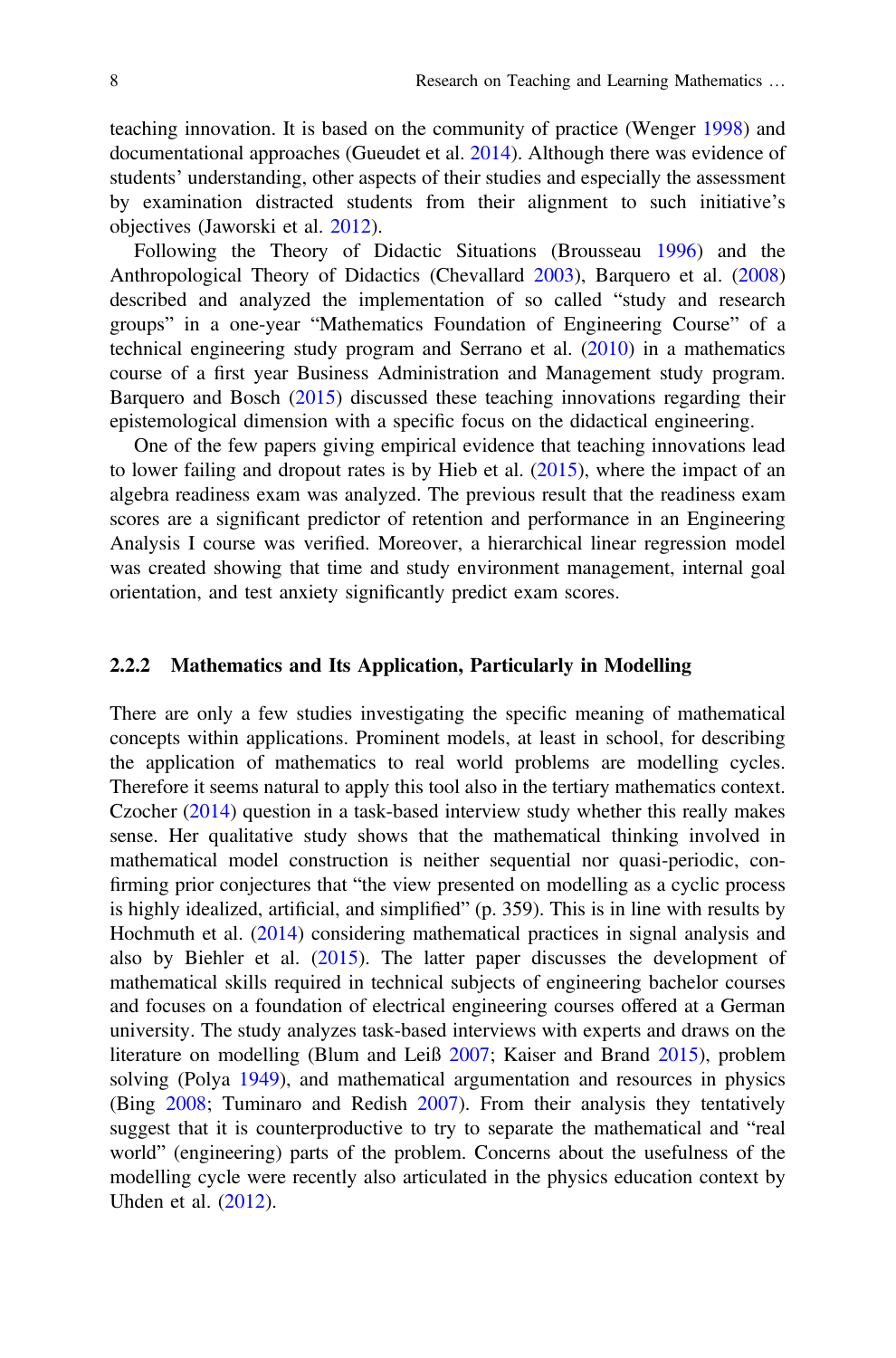Frejd and Bergsten [\(2016](#page-25-0)) analyze mathematical modelling as a professional task. They investigate scholarly knowledge in an interview study with nine professional mathematical model constructors from the perspective of didactic transposition processes. The grounded theory inspired analysis of the interview data led to categorization of three main types of modelling activities: data-generated modelling, theory-generated modelling, and model-generated modelling. The use of computer support and communication between clients, constructors and other experts turn out to be always central aspects.

In another interview study with two professional engineers with very different backgrounds by Bergsten et al. ([2015\)](#page-24-0) it turned out that a conceptual mathematical approach was highly relevant to the engineering work in which the interviewees were involved, although "these engineers did not perform much mathematical activities in terms of actual calculations" (p. 988). Moreover the importance of "a more general engineering understanding" and of independent work, self-confidence, and judgment became thematic (p. 988). Engelbrecht et al. ([2015\)](#page-25-0) confirmed the emphasis on conceptual approaches through interviews with 23 other engineers.

#### 2.2.3 Mathematical Concepts in Non-mathematics Programs

Alpers [\(2011](#page-23-0)) reported about a four-year workplace study identifying the mathematical expertise a mechanical engineer needs. The author focuses in particular on competences "regarding the effective and efficient use of computational tools and qualitative models in mechanical engineering tasks" (p. 2), which is rather relevant for teaching innovations. Hochmuth and Schreiber [\(2015\)](#page-26-0) investigated the mathematical discourse in Signal and System Theory courses (SST) applying a praxeological model based on concepts from the Anthropological Theory of Didactics (Chevallard [2003](#page-25-0)), which allows in particular discriminating between practices and reasoning patterns established in higher mathematics courses and in SST-courses.

Hester et al. ([2014\)](#page-26-0) noticed that biology students are often not able to apply quantitative skills in biological contexts. Therefore an introductory molecular and cell biology course was established in which the authors integrated the application of mathematical skills with biology content throughout. A pre/post course outcome assessment shows that the students are more successful in integrating mathematics and biology items and "made comparable gains on biology items, indicating that integrating quantitative skills into an introductory biology course does not have a deleterious effect on students' biology learning" (p. 54).

Ramful and Narod ([2014\)](#page-29-0) investigated ways in which proportional reasoning is involved in the solution of chemistry problems in stoichiometry. The main result shows, that the proportionality tasks arising in chemistry are more complex and difficult as compared to those in the mathematics curriculum. Jukić Matić and Dahl [\(2014](#page-27-0)) report about a case study considering the retention of differential and integral calculus concepts of a second-year student of physical chemistry at a Danish university. Their main result is that a successful application of calculus in a physical chemistry study program does not strengthen the original calculus learnt.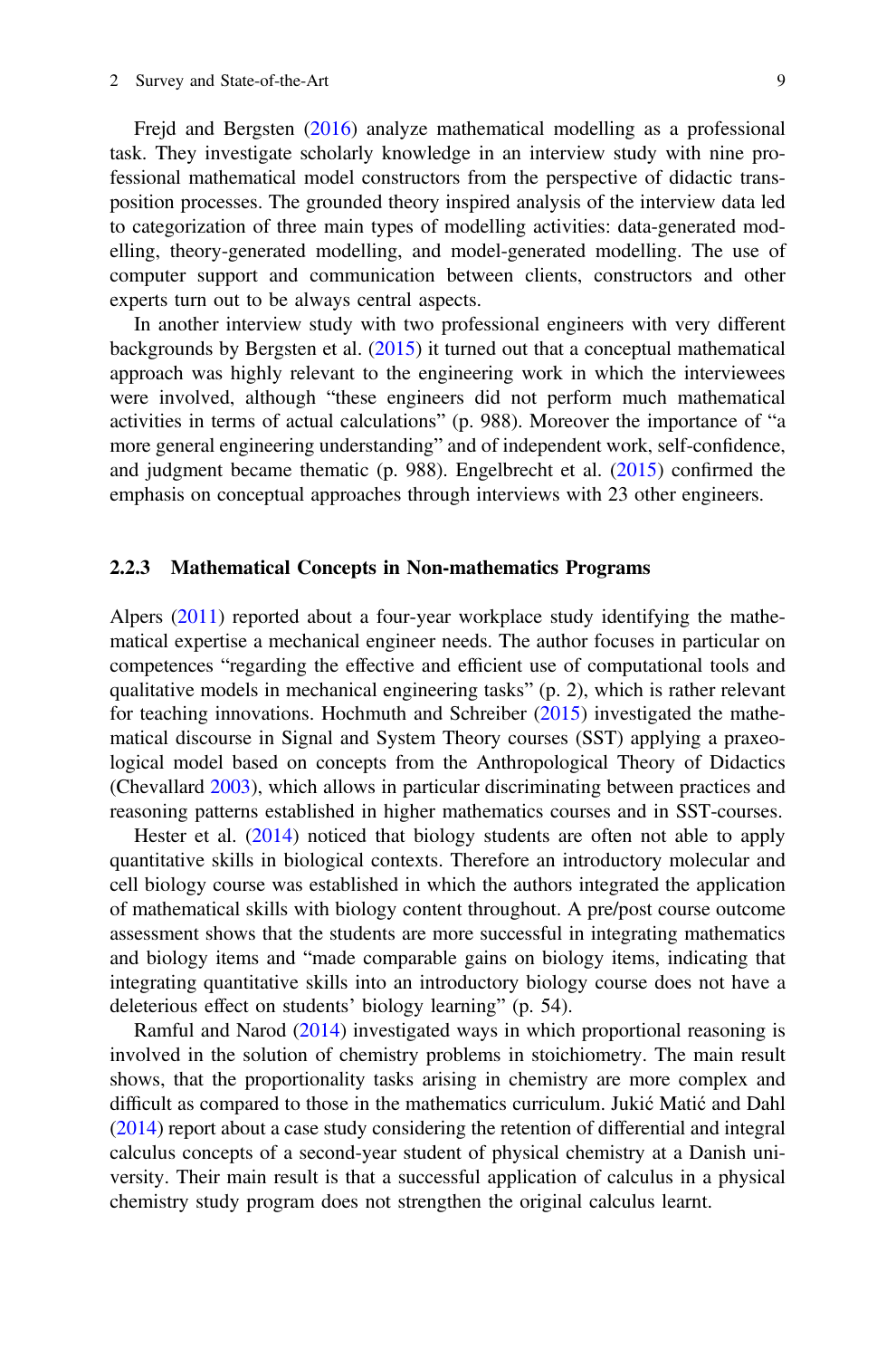Mathematics also plays an increasing role in business administration and economics programs. Mkhatshwa and Doerr [\(2015](#page-28-0)) investigate economics students' reasoning about topics from calculus (instantaneous rate of change) in an economic context (marginal change). The analysis indicates that the distinction between amount and rate of change is rather difficult for students who deal with these concepts in non-mathematical contexts. Ariza et al. [\(2015](#page-23-0)) linked students' understanding of the function-derivative relationship "to students' capacity to perform conversions and treatments between the algebraic and graphic registers of the function-derivative relationship when extracting the economic meaning of concavity/convexity in graphs of functions using the second derivative" (p. 615).

Mills [\(2015](#page-28-0)) applies an online survey instrument to figure out "what calculus topics business faculty view as relevant to, and necessary for, various business specializations" (p. 231). The most frequently mentioned concepts were differentiation, optimization, and rate of change. Instructors from Accounting, Entrepreneurship, and Management departments did not list any calculus concepts. Economics and Finance professors state "that integration was not used in their undergraduate courses, and that the masters and doctoral students who would use integration were required to have a more rigorous mathematical background (up through differential equations) before entering the program" (p. 235).

# 2.3 Textbooks, Assessment and Students' Studying Practices

At the tertiary level students are expected to spend a considerable amount of time out of class studying course material (e.g., the textbook, notes, other resources) and working homework problems. Indeed, in courses that are primarily lecture oriented, students' out of class practices often constitute the primary set of learning opportunities. In this section we review the literature on what we know about the opportunities textbooks typically afford learners and how students use and read textbooks and online resources. Finally, we discuss students' role in assessment practices.

#### 2.3.1 Opportunities Afforded by Textbooks

Certainly what students might get out of a text is a function of what opportunities the textbook affords. Raman ([2002\)](#page-29-0) uses two popular textbooks in the US, one precalculus textbook and one calculus textbook, to illustrate ways that these texts likely impede occasions for students to make connections between informal and formal aspects of mathematics. Using continuity as a case in point, Raman argues that these texts tend either to emphasize the formal at the expense of the informal or vice versa. More specifically, Raman found that on the one hand, the precalculus text does not offer opportunities for students to use the informal characterization of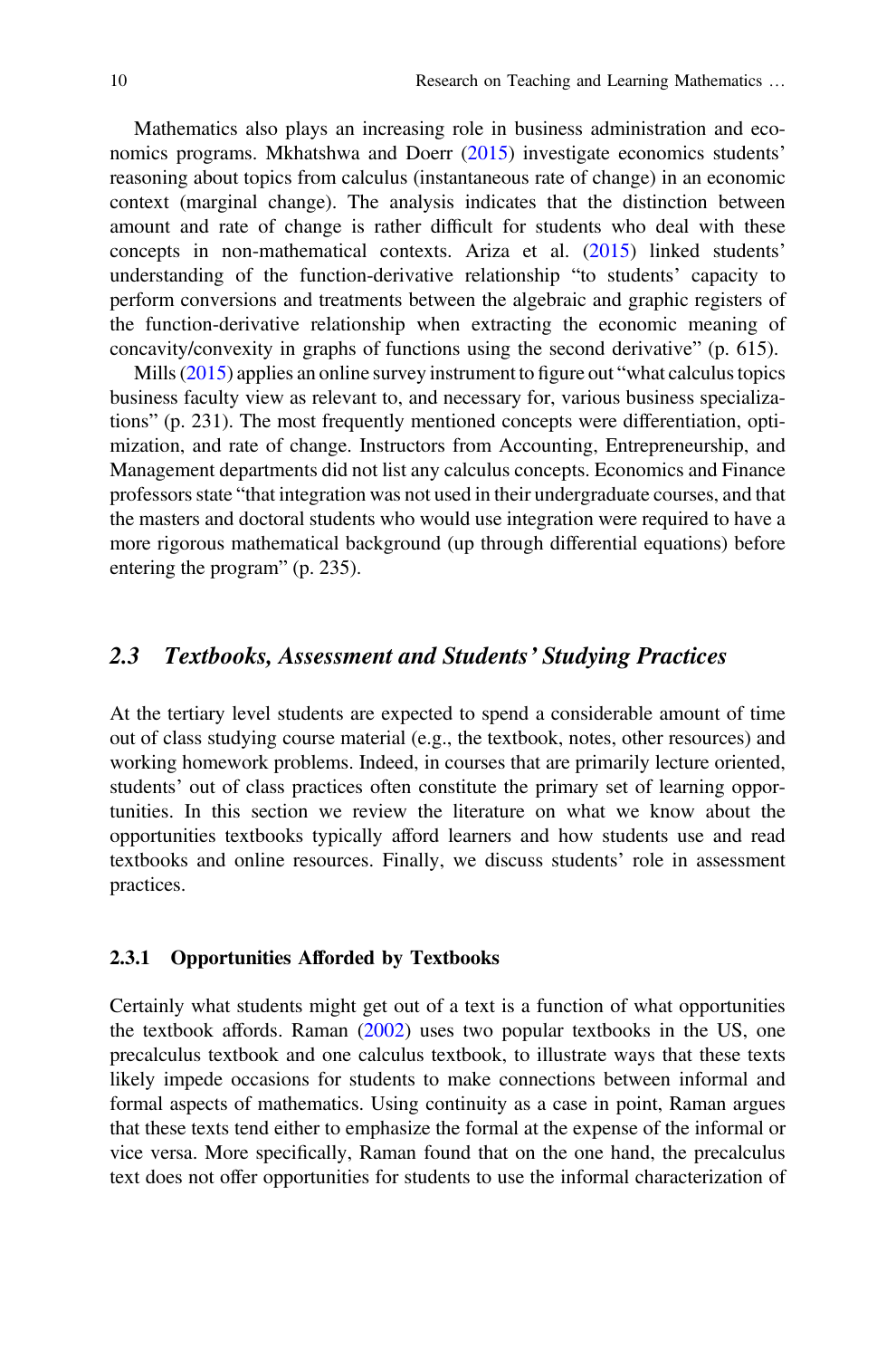continuity that is provided in the text. On the other hand, the calculus text provides the formal definition of continuity but then does not offer opportunities for students to construe informal or intuitive meanings for the definition. Moreover, neither text offers opportunities for students to compare an informal meaning of continuity with the formal definition. Raman similarly found that the two texts treat graphs and theorems in ways that offer little opportunity for students to reconcile their informal or intuitive ideas with the more formal mathematics. In a related analysis, Raman [\(2004](#page-29-0)) carries out an epistemological analysis of these same two texts together with a popular real analysis textbook, finding that these texts send different, and at times conflicting, messages about the status and role of mathematical definitions. The practical implications of Raman's insights are clear: textbook authors would do well to consider more carefully how exposition and problem sets can offer opportunities to relate informal and formal mathematical ideas.

In a different context, González-Martín et al. [\(2011](#page-26-0)) analyzed 22 texts used in Canada and UK post-compulsory courses to identify how the concept of infinite series is introduced and found that the presentation of the concept is largely a-historical, with few graphical representations, few opportunities to work across different registers (algebraic, graphical, and verbal), few applications, and few conceptually-driven tasks.

Lithner ([2004\)](#page-27-0) also examined the opportunities that a common Swedish calculus textbook affords students. In particular, using a reasoning framework developed in an earlier study (Lithner [2000\)](#page-27-0), he investigated the possible ways for students to solve problems without considering the intrinsic mathematical properties involved and how frequently such problems appear. Lithner found that approximately 90 % of the problems could be solved by searching for similar worked out problems (similar in the sense of surface properties), by mimicking the solution procedure, or by what he refers to as local plausible reasoning. Local plausible reasoning is similar to mimicking but the student must determine if the solution procedure can be copied or determine how to make a slight modification to the solution. What students are asked to do on homework is of course reflected in what is valued in class and on examinations. Tallman et al. (in press) examined 150 Calculus I final examinations in the US and what they found is compatible with the analysis conducted by Lithner ([2004\)](#page-27-0). Approximately 85 % of problems required only rote knowledge or simply recall and application of a procedure.

Mesa [\(2010\)](#page-28-0) took analysis of calculus textbooks a step further and examined not only the afforded solution strategies but also the opportunities embedded in a text for students to verify that their solution is correct. To accomplish this goal Mesa analyzed 80 examples of initial value problems (IVPs) across 12 different calculus textbooks. IVPs were selected because they offer opportunities to bring together integration, differentiation, and real-life situations and hence the subject-milieu system (Balacheff and Gaudin [2010](#page-23-0)) potentially offers more opportunities to verify solutions. Such opportunities, however, were not realized. Mesa found that of the 80 examples analyzed, only about a third of them demonstrated how to determine if the answer was correct or appropriate.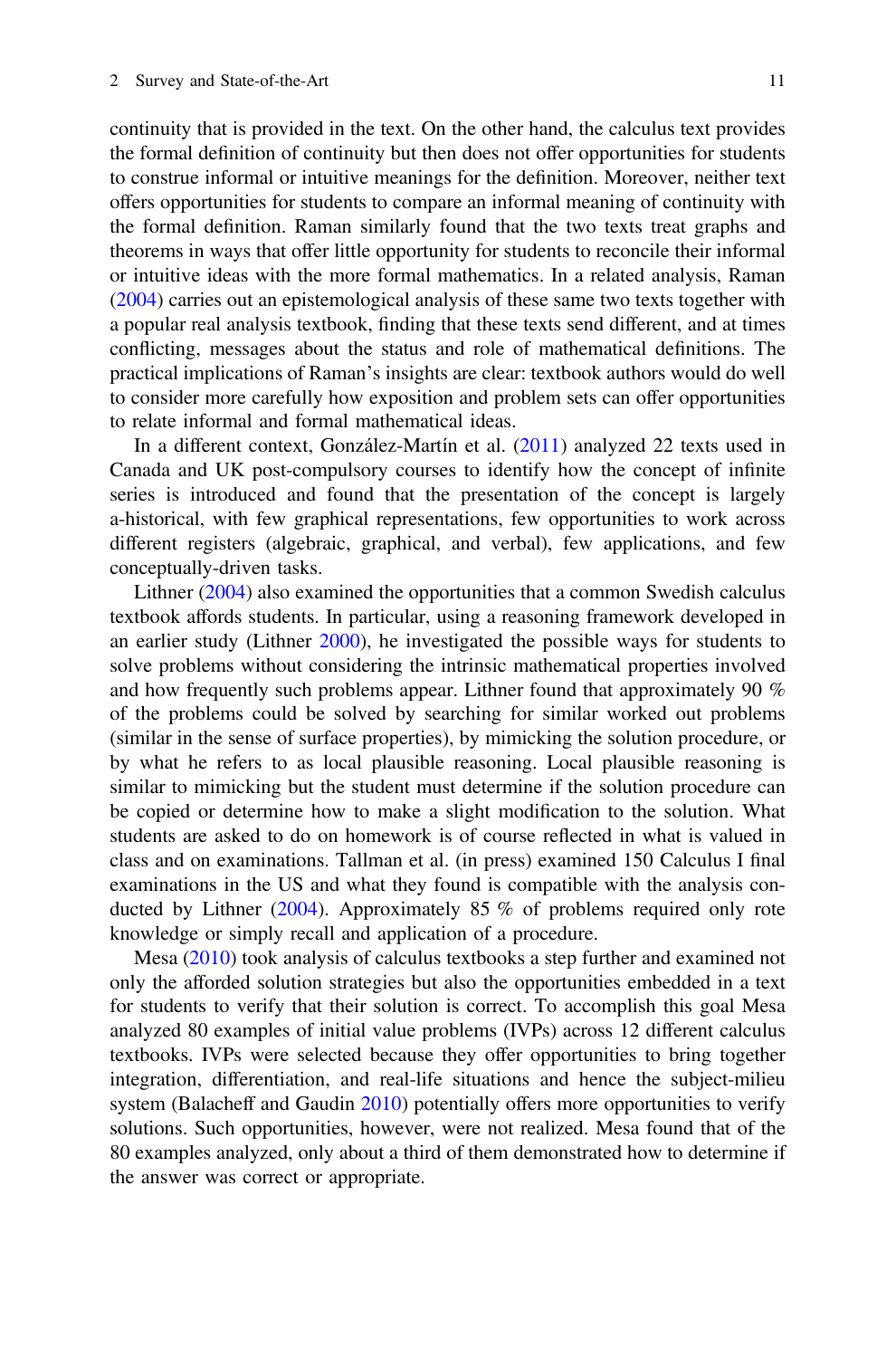From a different perspective, Park [\(2016](#page-28-0)) used a Commognitive approach (Sfard [2008\)](#page-29-0) to analyze word use and visual mediators in the presentation of the limit process in which the derivative as a function is objectified in three textbooks in the US. The analysis identified inconsistencies, implicit transformations, and disconnections between visual mediators and objects. Also, both the derivative at a point and the derivative of a function were mediated with nearly identical symbols, potentially constraining the students' understanding of the differences between them.

In contrast to these studies that point to the limitations of textbook problems and final examinations, White and Mesa ([2014\)](#page-31-0) found that the assigned homework problems at a particular community college were more cognitively demanding than one might expect in light of previous research. Using a similar task analysis framework to that used by Tallman et al. (in press), White and Mesa found that nearly half of the assigned tasks were classified as complex procedures or rich tasks. This is strikingly higher than that found by Tallman et al. in their study of 150 final exams. One reason for this higher than expected level of cognitive demand is likely related to the fact that this particular Calculus I program investigated was identified in a US national study as having a more successful Calculus I program, where success was measured by pass rate, persistence rate to Calculus II, and changes in student confidence, interest, and enjoyment of mathematics (Bressoud et al. [2015\)](#page-24-0). Similar findings about the challenging nature of the assigned textbook problems were also identified in five doctoral degree granting institutions identified as having a successful Calculus I program (Ellis et al. [2015](#page-25-0); Bressoud and Rasmussen [2015\)](#page-24-0). Challenging textbook assignments alone, however, cannot account for the success of particular Calculus I programs. As detailed by Bressoud and Rasmussen ([2015\)](#page-24-0), challenging assignments was just one of seven characteristics that capture the system level organization of calculus instruction. However, it is noteworthy that the more successful Calculus I programs increased the cognitive demand of assignments and that students were supported to rise to the challenge.

#### 2.3.2 How Students Use and Read Textbooks

In the previous section we reviewed the research that examined the opportunities that textbooks afford students. The overall finding from these studies is that textbooks in introductory courses often fall short of providing an abundance of rich, cognitively demanding problems. Based on reader-oriented theory, Weinberg and Wiesner [\(2011](#page-30-0)) underscore the importance of attending to how students actually use texts, the beliefs of the reader, and the affordances and constraints of the text itself. With these features in mind, we next provide a brief review of studies that examine how students use and read textbooks.

Lithner [\(2003](#page-27-0)) video-recorded three Swedish students individually working through calculus homework problems in their usual manner for two hours, followed by a post-interview. Two students were computer engineering majors, one with high grades and one struggling in the course. The third student was a prospective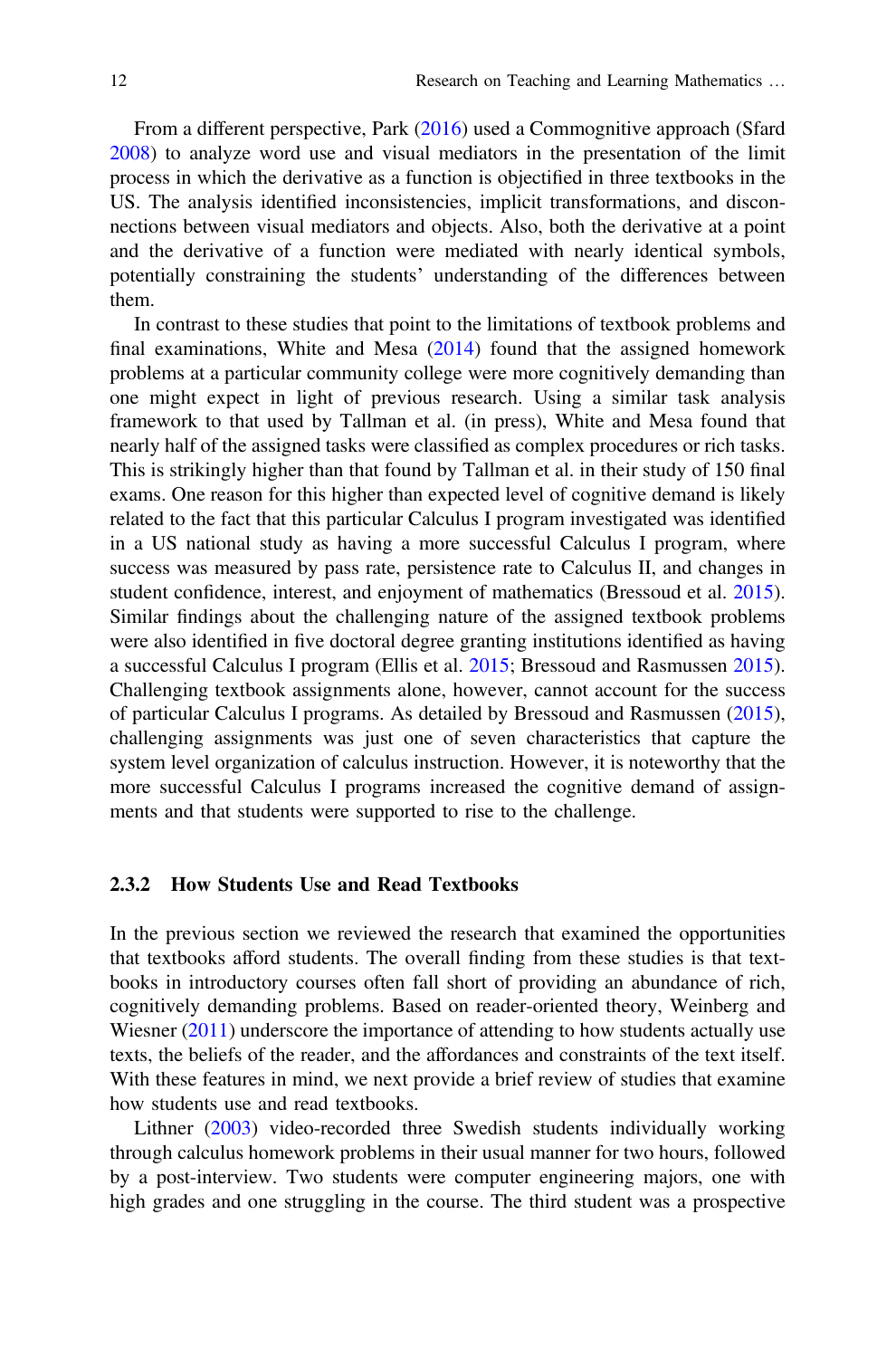upper secondary school mathematics teacher, also struggling in the course. Despite these differences in students, Lithner found that almost all of their time was spent on searching for surface similarities with a procedure or worked out example in the textbook. Compatible with the analysis of IVPs by Mesa [\(2010](#page-28-0)), Lithner also found that students engaged in very little justification or verification of their solution following the textbook's example was authority enough. In terms of what students likely learned from their homework, Lithner found little to no evidence that these students attempted to learn more global properties or general ideas associated with the problems.

In a much larger scale study, Weinberg et al. [\(2012](#page-30-0)) surveyed 1156 undergraduates at three different institutions in the US about how they use their mathematics textbook. Similar to the in depth study of the three students by Lithner [\(2004](#page-27-0)), Weinberg et al. [\(2012](#page-30-0)) found that students use worked out examples to guide their solutions. Reading the expository text for meaning and more general ideas was not a common strategy. Consistent with previous studies, students mainly reported using exercise solutions to verify the correctness of their solutions. Weinberg et al. [\(2012](#page-30-0)) also surveyed students on how frequently their instructor asked them to read the exposition in their text. Interestingly, even for students in the same classroom, there was significant variation in how frequently they reported their instructor requesting them to read the textbook. Nonetheless, when students reported that their instructor asked them to read their text they are more likely to do so. This suggests that instructors can play a role in increasing the extent to which students read the exposition in their textbook, which is typically where authors attempt to convey the big ideas and underlying meanings.

It seems clear that university students tend to use textbooks in ways that are unintended by the authors. Instead of reading the exposition for meaning and big ideas, they tend to search for similar worked out problems and mimic or make small adjustments to the example procedures. However, even when students do read the text, Shepherd et al. ([2012\)](#page-29-0) found they are not effective in reading mathematics. This finding was based on analysis of 11 precalculus and calculus students who all had high  $ACT<sup>1</sup>$  mathematics, high ACT reading comprehension scores, and who exhibited many of the behaviors of good readers as described in the reading comprehension research literature. Approximately halfway through the course, each student was given a passage from their text to read, asked to think aloud, and then invited to solve a few straightforward tasks directly related to the reading. Even though these students were good readers and were mathematically competent, all had difficulty completing the straightforward tasks. These authors were not able to trace student difficulties to the writing style of the textbooks. Instead, Shepherd et al. argue that reading mathematical text appears to call on different abilities from those required by the two ACT tests.

The studies reviewed here point to the at-times ineffective reading strategies of relative novices, but how do these strategies compare to those of experts?

<sup>&</sup>lt;sup>1</sup>In the US, the ACT is a national college admissions examination.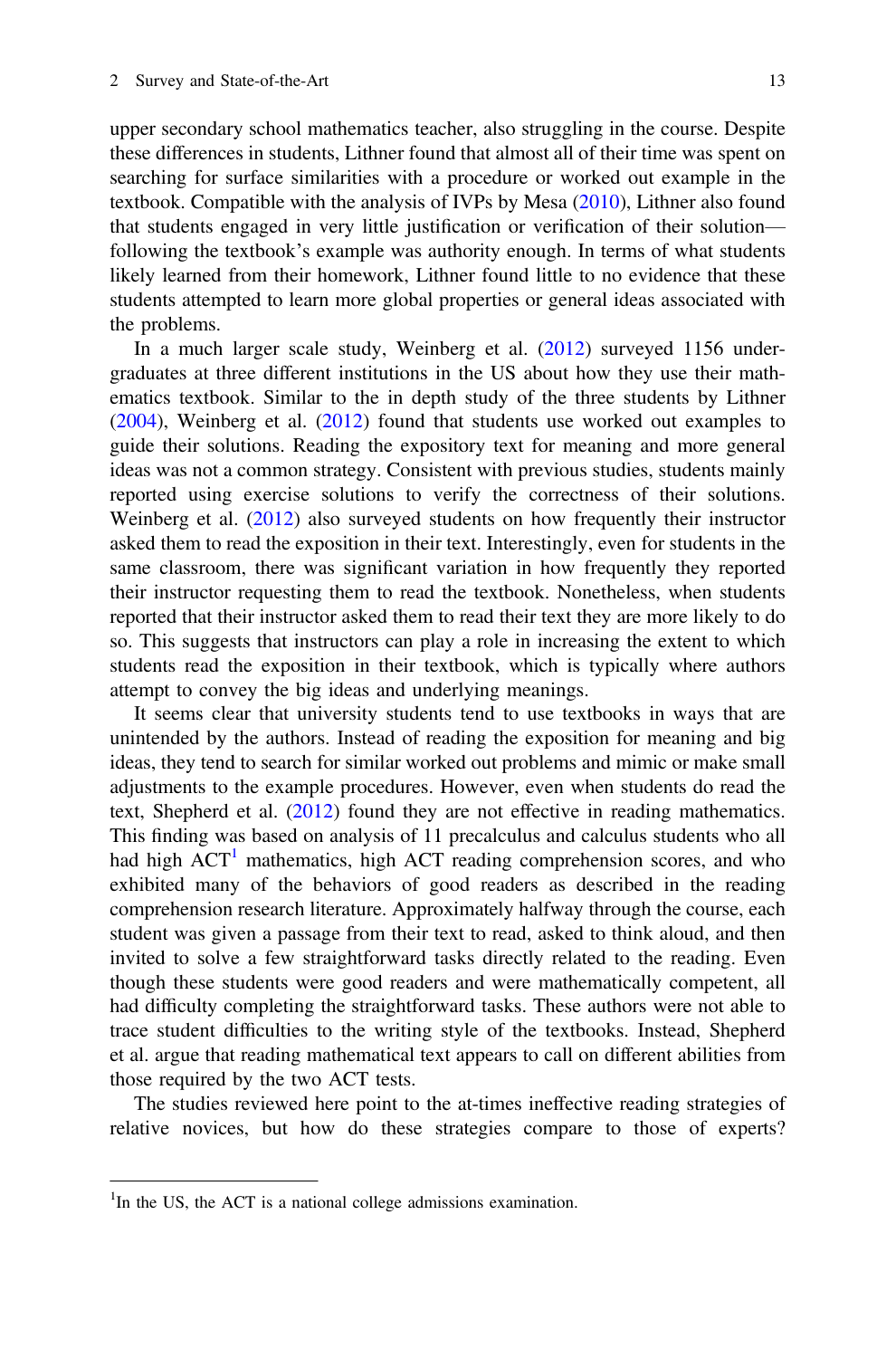Knowledge about these differences has the potential to inform training on reading strategies for beginning undergraduate students. To begin to address this line of inquiry, Shepherd and van de Sande [\(2014](#page-29-0)) compared three mathematics faculty members' and three mathematics graduate students' readings of an unfamiliar graduate textbook to the reading strategies of first-year undergraduate students reported in Shepherd et al. ([2012\)](#page-29-0). They identified three overarching differences: First, the graduate students and mathematics faculty members were more likely to read the meaning of symbols rather than reading the symbols verbatim. Second, the graduate students and faculty exhibited more meta-cognitive awareness of what they did and did not understand. For example, they spent more time working through ideas and more frequently checked for understanding. Third, the more advanced readers explored the content they read by creating examples and referring to supplementary representations when needed. For example, the undergraduates tended to read lengthier passages without pausing to check for understanding whereas the more advanced readers stopped nearly twice as often.

The findings about how experts and novices read texts lead to questions about how experts and novices read proofs. The research in this area largely point to similar differences between experts and novices. For example, compared to novices, mathematicians tend to be more metacognitively aware of their comprehension and employ a wider range of strategies to foster comprehension (Weber [2015;](#page-30-0) Weber and Mejia-Ramos [2011;](#page-30-0) Yang [2012](#page-31-0)). In one of the few studies that has designed and investigated the effect on a specific intervention on students' comprehension of proofs, Hodds et al. ([2014\)](#page-27-0) found that self-explanation training increases student proof comprehensive. The intervention was a fairly straightforward booklet that focuses on logical relationships. We see this study as an important step forward in that it builds on prior research to design and implement an effective strategy for improving student reading and comprehension. The field is in need of fewer deficit accounts and more interventionist studies that seek to improve student learning.

#### 2.3.3 How Students Use Online Resources

One of the findings by Shepherd and van de Sande  $(2014)$  $(2014)$  was that experts read text differently than novices—they stop more often to check for understanding. This finding raises an interesting question related to the use of videos. One of the features of instructional videos is that they allow students to pause, rewind, and rewatch whenever they chose. This feature potentially allows beginning undergraduates to more easily stop and check for understanding. So does this feature bring undergraduates into closer contact with the reading practices of experts? The analysis by Le et al.  $(2010)$  $(2010)$  suggests that the answer is no. Le et al.  $(2010)$  $(2010)$  investigated a blended learning approach at a Canadian university where students could attend the lecture live and/or watch a video recording of the lecture. Previous studies in an introductory psychology course showed that student use of the pause and seek feature was positively correlated with exam grades (Bassili and Joordens [2008\)](#page-24-0).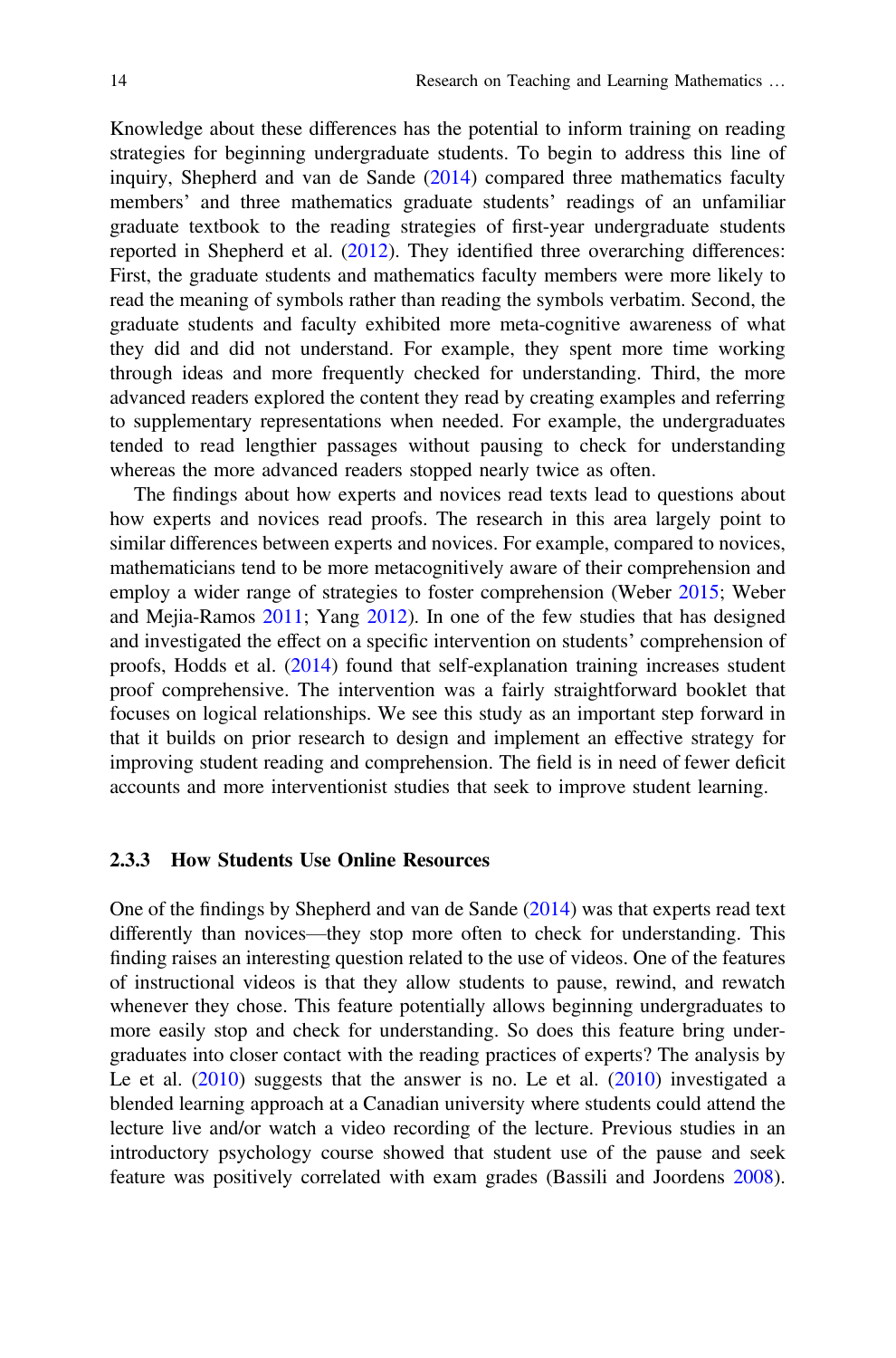In contrast to these findings, Le et al. found students who both attended lecture and watched online and those who made the most use of the pause and seek options were precisely those that were the poorest performers in the course. This finding was consistent across student ability range, and thus could not be attributed to differences in general mathematics ability. As an alternative hypothesis, Le et al. conjectured that the negative correlation between exam performance and use of the online media features reflects differences in learning strategies. To test this hypothesis they repeated the study in a second semester calculus course. They found that those students who primarily seek to memorize material used the pause feature more often and performed worse in the course. This finding points to the need to help students develop more effective strategies for using and learning from online content.

A potential shortcoming in the Le et al. studies is that the analysis relied on student self report of their use of online media. To in part address this shortcoming, Inglis et al. [\(2011](#page-27-0)) investigated actual student use of resources in multivariable calculus course in England. More specifically, these researchers tracked the student usage of online lectures, attendance at face-to face-lectures, and visits to the mathematics learning support centre. Consistent with Le et al., Inglis et al. also found that those students who most often watched online lectures had lower grades that those students that attended lecture or made use of the support centre.

#### 2.3.4 Students and Assessment Practices

Iannone and Simpson [\(2015a](#page-27-0), [b,](#page-27-0) in press) investigated the ways in which undergraduate mathematics students perceive summative assessment. They found that students' perceptions differ significantly from what is reported by the general educational literature. Indeed these students prefer to be assessed by assessment methods they perceive to be good discriminators of ability and see the closed book examination as one of the best of these discriminators (Iannone and Simpson [2015a](#page-27-0)). They also see oral examinations as a very good way to assess for ability in mathematics. In a follow up study (Iannone and Simpson [2015b\)](#page-27-0) show how English students appreciate the oral examination method for its immediacy of feedback and perceive this assessment method as requiring conceptual understanding. Iannone and Simpson (in press) also investigated the reasons why mathematics students' perceptions are different from those reported in the literature via a comparative study between mathematics and education students and found very different results. It would appear that students' discipline grounded epistemic beliefs are a very big component in shaping their preferences and those beliefs do vary significantly across disciplines.

Jones and Alcock [\(2013](#page-27-0)) tested an alternative approach of peer-assessment where students judge peers' work against assessment criteria with pairwise comparative judgment where students judged pairs of scripts against one another in the absence of assessment criteria. 194 first year mathematics undergraduates took a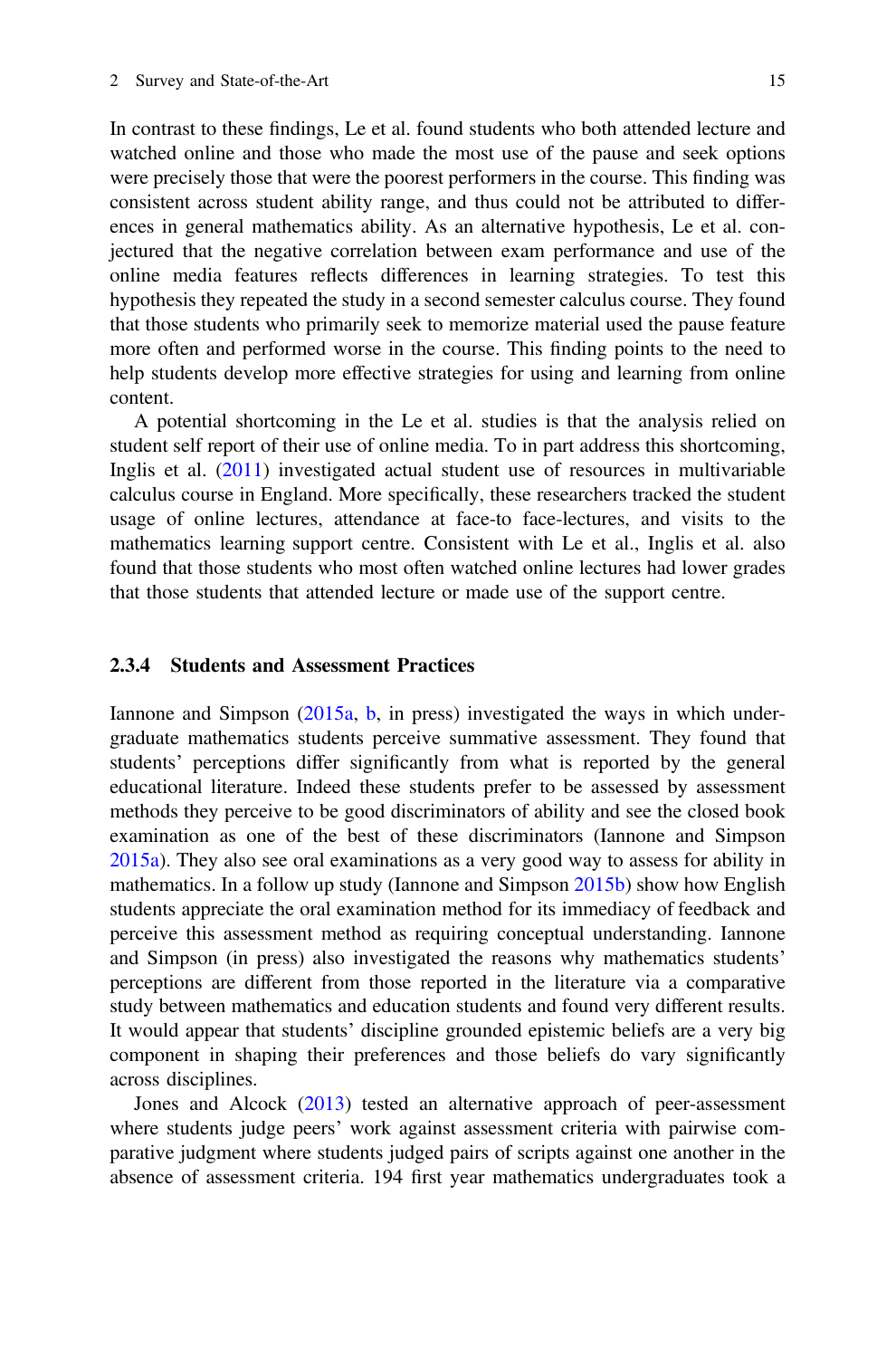written test on multivariable calculus and then they assessed their peers' responses. Validity was investigated by correlating peer assessment outcomes with assessments by experts and novices as well as with marks from other module tests. High validity results suggest that the students performed well as peer assessors.

# 2.4 Transition to the Tertiary Level

Difficulties associated with the transition from school to tertiary mathematics teaching and learning has been a focus of research in mathematics education since early 1980s mostly by trying to understand the cognitive structures and processes that determine the difficult changes and restructurings that this transition involves (e.g. Tall [1992](#page-30-0)). As Artigue et al. [\(2007](#page-23-0)) highlight, the integration of anthropological and sociocultural approaches, especially from the mid 1990s, has broadened research orientation, which started to take into consideration the role social, cultural, and institutional practices play in the transition from school to university contexts (see also, Gueudet [2008\)](#page-26-0).

In this section, we briefly review some recent research results that focus specifically on this transition. We start with addressing (dis)connections between mathematics and between students' attitudes, practices, and performances at school and tertiary level. Then, we consider the transition to abstraction and formal mathematical thinking. We close the section discussing initiatives aiming to ease the way into tertiary studies through the first year.

#### 2.4.1 Mathematical Content in School and Tertiary Level

Recent research addresses difficulties experienced by students when starting studies at a tertiary level. These difficulties are related to differences and possibly conflicts between school and tertiary contexts. This includes teaching styles, instructional approaches, studying and learning strategies as well as views about mathematics, specific mathematical concepts, mathematical knowledge, and goals of learning.

Some studies suggest that beginning undergraduate students do not see university mathematics topics as continuations, extensions, or generalizations of topics previously studied at school—they tend to regard these as completely different subjects. For example, Cofer  $(2015)$  $(2015)$  reports that even prospective secondary mathematics teachers were unable to link school algebra and university algebra, despite their having already finished an abstract algebra course. Such results on students' conceptions indicate a need for research focusing on how and to what extent connections between school and tertiary mathematics are established in undergraduate instruction, including teaching, syllabuses, and textbooks.

Suominen [\(2015](#page-30-0)) analyzed nine undergraduate abstract algebra textbooks, searching for explicit connections between abstract algebra and secondary school mathematics concepts. Results were organized according to an analytic framework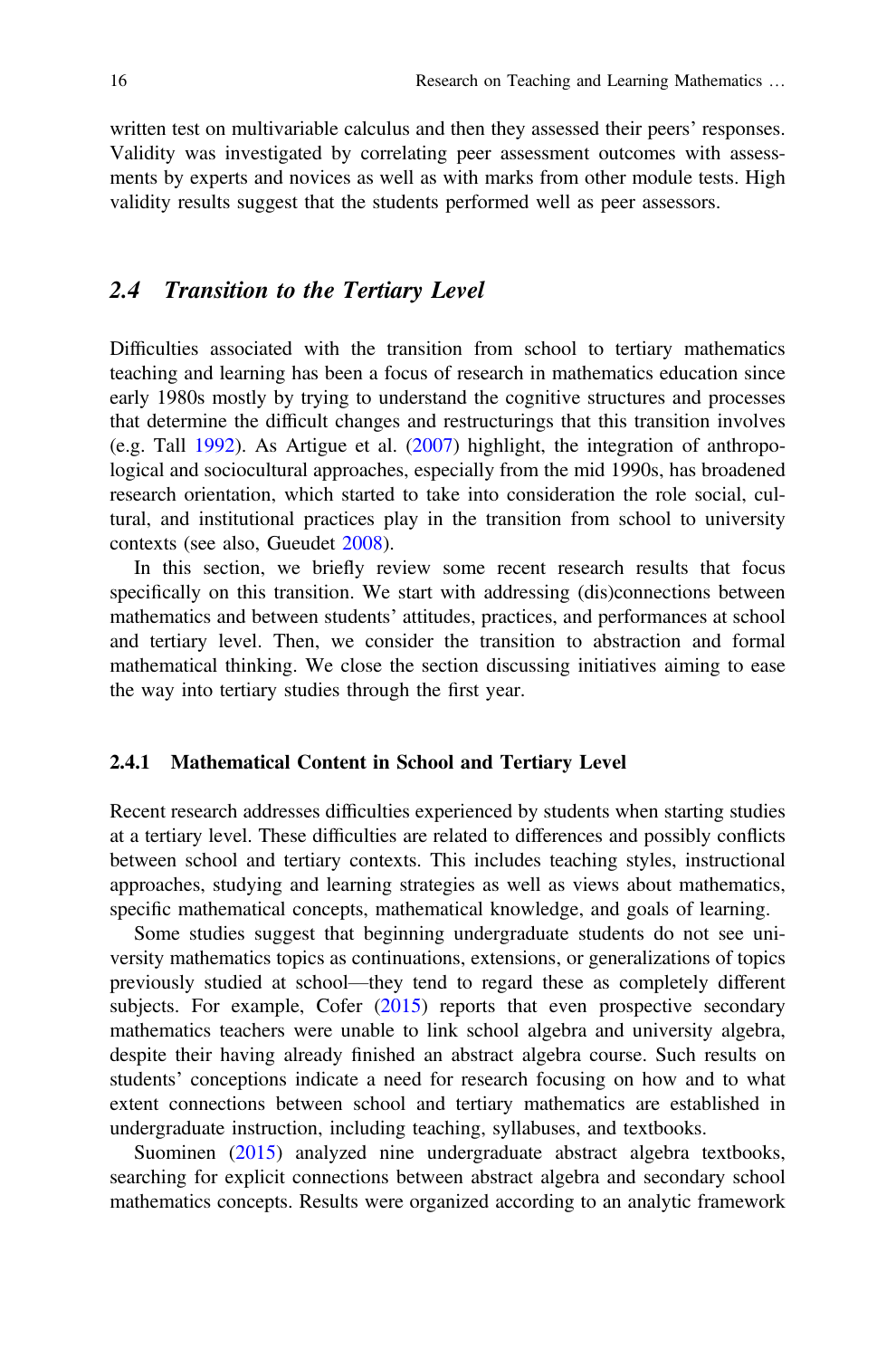based on categories adapted from previously established work by Businskas [\(2008](#page-24-0)) and Singletary [\(2012](#page-29-0)): alternate representations; comparison through common features; generalization; hierarchical inclusion; and real world applications. The author found that comparison of common features, hierarchical inclusion, and alternate representations appear more frequently than the other categories, including generalization. These results differ from earlier literature, which highlights connections related to abstract algebra as generalizations from school concepts (e.g., Usiskin [1974\)](#page-30-0). That is, connections are established in these textbooks in a different manner. The author stresses that, as far as the connections established in the textbooks are regarded, abstract algebra "can no longer be considered simply as the generalization of school algebra but rather it should be regarded as an extension of previous mathematical knowledge from algebra and geometry" (Suominen [2015](#page-30-0), p. 249).

# 2.4.2 Students' Attitudes, Practices and Performances in Secondary and Tertiary Level

Some studies try to map out possible reasons for students' difficulties in the beginning of the university from their school background, including knowledge and attitudes towards learning.

For instance, Wilkie and Tan ([2015\)](#page-31-0) explore school leaders' perspectives on their school-based approaches for influencing student subject choice in Australia. The study is motivated by a reported decline in the proportion of Australian students opting to study higher-level mathematics. Dweck's ([2007\)](#page-25-0) mindsets framework was used to investigate leaders' school-based approaches for influencing student subject choices and how these might relate to their beliefs about mathematics teaching and learning. Data were collected through audio-recorded in-depth interviews of the mathematics leaders. Schools employ a variety of strategies for influencing and guiding students' study choices in the senior years and include input from multiple sources. These strategies were often described by the leaders in terms of encouraging students to aim high and challenge themselves (growth mindset), or discouraging students from attempting a subject in which they were not deemed capable of succeeding (fixed mindset). Nonetheless, a majority of leaders indicated that students could override the recommendations and choose for themselves. A tension between the need to consider performance and the desire to promote progress was noticeable. There was also the sense that the leaders experienced tension related to differences between them and the career staff, between them and their mathematics teaching staff, or between them and parents.

Barnett et al. ([2014\)](#page-24-0) discuss relations between students' effort in advanced mathematics courses in US high schools and their performance in college calculus. The authors found no consistent association, and distinguish a productive effort, that carries the expected benefits, from ineffective efforts, that is associated with negative consequences. Data includes responses from a questionnaire administered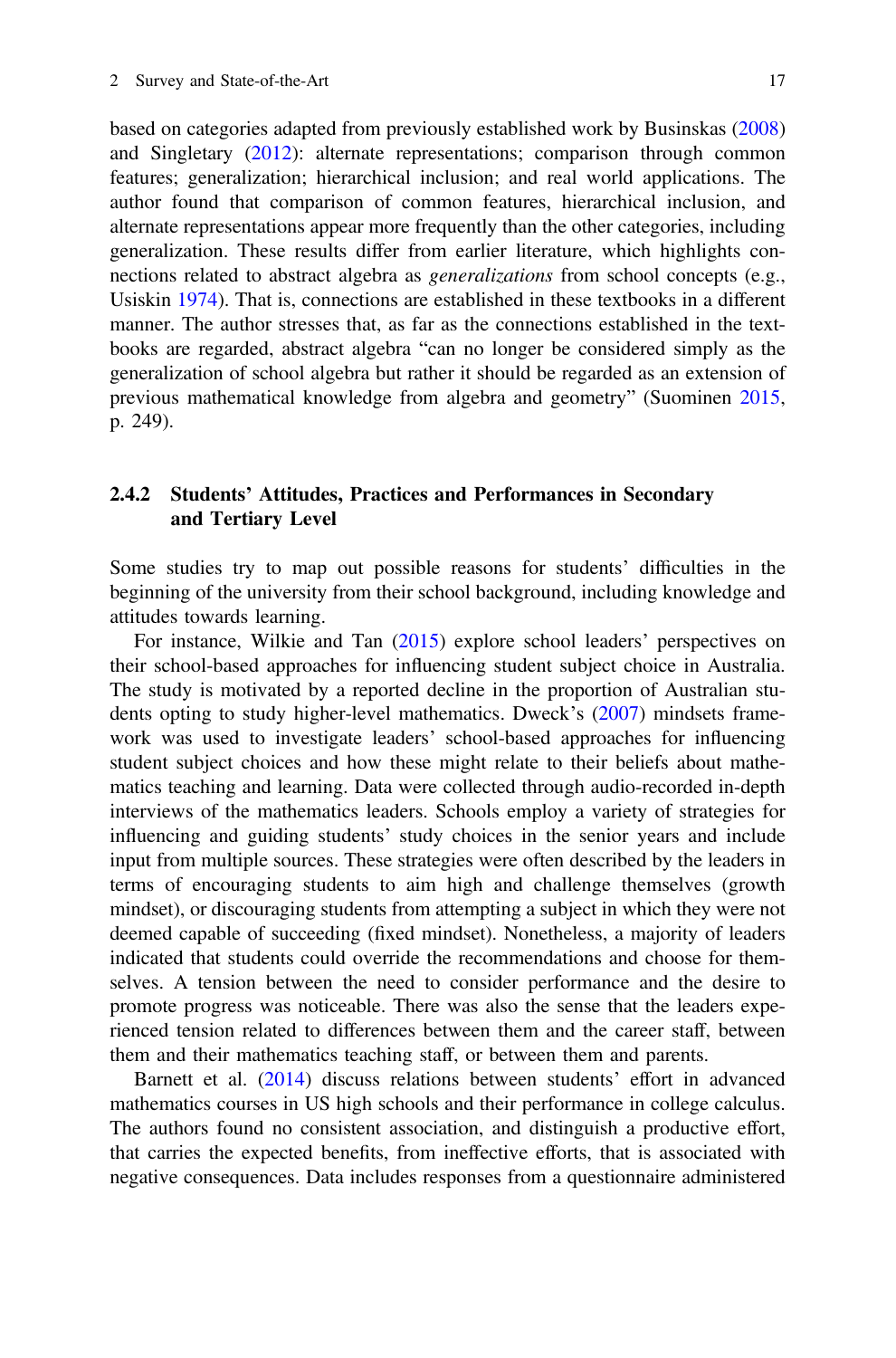to a random sample of 10,437 students enrolled in 336 college calculus courses/sections at 134 US institutions; grades in high school mathematics and college calculus; and information on daily study time and on time spent reading the course text during their most advanced high school mathematics course. The authors found that more reading of the course textbook was associated with worse college calculus performance for students with all kinds of high school preparation. "Time spent studying, however, was found to be a productive effort for students who took calculus in high school, regardless of their performance, and for high-performers who did not take calculus" (p. 1015).

Ufer [\(2015](#page-30-0)) investigates the relationship between students' cognitive and motivational learning prerequisites, their learning behavior and their success in the first semester of mathematics study at the university. More precisely, the paper addresses: (1) Do students' self-reported study choice motives relate to their choice of a more or less application-oriented mathematics program? (2) How do students' affective and cognitive learning prerequisites relate to their learning activities? (3) How do students' learning prerequisites and learning activities relate to their study success? Data comes from a longitudinal survey study with 333 first semester mathematics students enrolled in a regular mathematics program or a financial mathematics program at the University of Munich, Germany. Results suggest that students' motives for choosing a university mathematics program are connected to their learning behavior and study success. Students' self-reported study choice motives provided specific predictive information about their study behavior and were partially predictive for study success. In particular, clearly extrinsic motives (professional perspectives) went along with less constructive learning activities. A direct connection between a motive to apply mathematics and reduced study success was found. These results underpin the view that only motives in line with the program under study can support in coping with the transition from school to university mathematics.

# 2.4.3 Transition to Abstract Mathematical Concepts and to Formal Mathematical Thinking

Kempen and Biehler ([2014\)](#page-27-0) investigate argumentation skills of the students at the beginning of the course, and identify common gaps or pitfalls in their argumentations. The participants were 177 undergraduate pre-service teachers in Germany attending a bridging course. They were asked to verify a statement of elementary number theory, and were given a questionnaire with items concerning argumentation and proving, attitudes towards proving, the nature of mathematics, and the nature of mathematics teaching. Results reveal that participants are not equipped with the argumentation skills required for proving. This suggests that mathematics at school does not provide the future students with adequate heuristics for problem-solving and basic proving skills. These findings underline the importance of introductory courses, such as bridging courses, that introduce basic skills for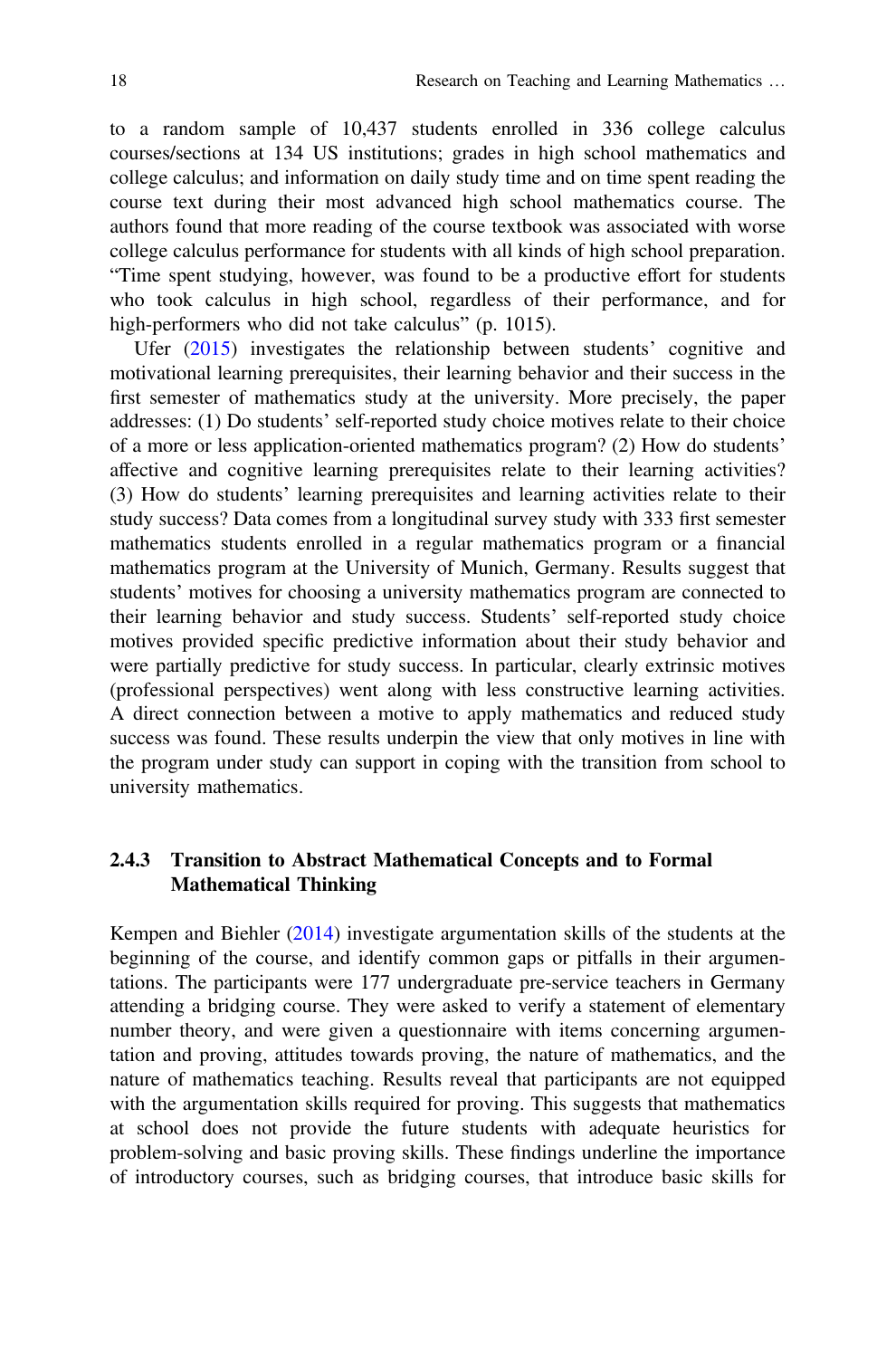arguing and proving. Here, it is important to emphasize the meaning of informal arguments in order to stress the quality of a given argumentation. If we highlight the possibility to formalize an informal argument we also underline the function and value of using algebra and variables in mathematics.

Using Anthropological Theory of Didactics (Chevallard [2003](#page-25-0)), Job and Schneider ([2014\)](#page-27-0) consider the development of calculus as an epistemological transition between two types of praxeologies: pragmatic and deductive. In this view, the authors discuss the dichotomy between formal and intuitive aspects of limits, as a mathematical activity that is expected to become rigorous on some formal definition. The authors highlight the notion of limit as a pragmatic model of magnitudes relying on mental objects. They argue that the prevalence of empirical positivism constitutes an obstacle to the learning of calculus, which is reinforced by the institutions, as a consequence of their inability to give credit to a pragmatic level of rationality.

# 2.4.4 Initiatives to Improve Teaching and Learning at the Beginning of the Tertiary Studies

Reported obstacles and pitfalls experienced by beginner undergraduate students in mathematics courses, as well as the acknowledgement of the first year of the university as a crucial step for long-term success in degree programs, led some institutions to implement initiatives aiming to ease the way into tertiary studies through the first year, to reduce retention and to increase graduation rates. Some of these initiatives were objects of research projects as we discussed in previous sections (e.g. Bausch et al. [2014;](#page-24-0) Duah et al. [2014\)](#page-25-0).

Furthermore, Engelbrecht and Harding [\(2015](#page-25-0)) report a multi-dimensional approach conceptualized and implemented at the University of Pretoria, South Africa, aiming to improve teaching and learning in first year mathematics courses. This effort was motivated by the national policy of increasing graduates in the sciences in the country. The authors propose a framework, founded in research literature, in which five key aspects are identified and addressed towards the facilitation of students' transition during the first year at the university. These aspects regard mathematical preparedness, social transition, learning style, support, and conceptual understanding. The author suggests that problems associated with the transition to the university are perhaps exacerbated because of the procedural approach followed at school and the practice of examination coaching. Therefore, students have to undergo a change in thinking approach, from procedural to more conceptual, and a culture of independent learning needs to be fostered. Especially, in the context of mathematics teacher education programs several studies suggest innovative approaches at the entry phase aiming towards the improvement of professional knowledge by altering the conditions in university teaching (see for example, TEDS program, Buchholtz and Kaiser [2013](#page-24-0)).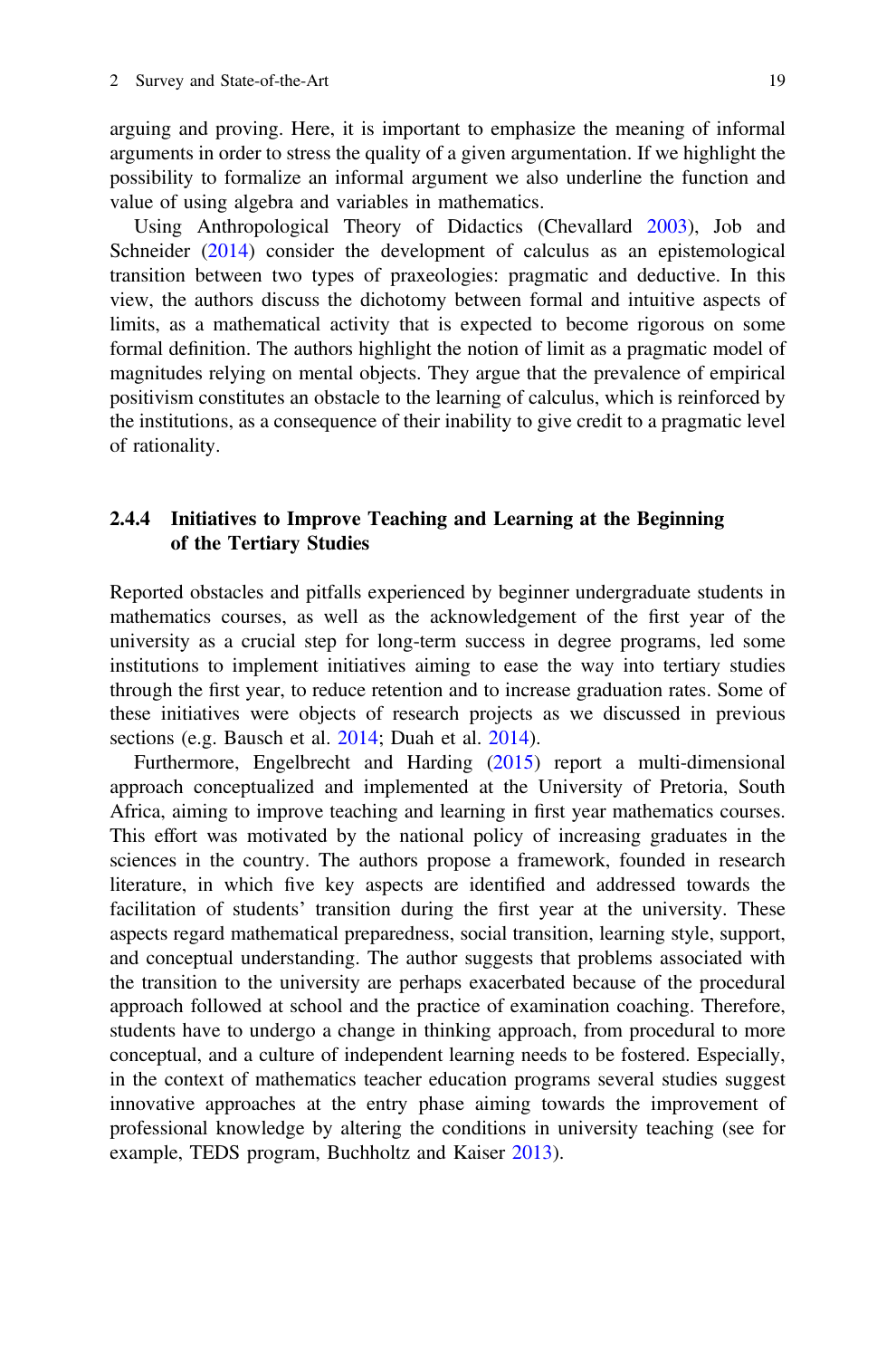# 2.5 Theoretical-Methodological Advances

The review we conducted for this survey leads to an observation that research in mathematics education at the tertiary level is a constantly growing field that have been endorsing a broad range of theoretical and methodological lenses including a significant shift of attention to sociocultural, institutional and discursive approaches (see, for example the Research in Mathematics Education special issue on "Institutional, sociocultural and discursive approaches to research in university mathematics education", Nardi et al. [2014a\)](#page-28-0). In this section we will focus on some examples of theoretical and methodological advances we identified in our review, although by no means does this section intend to be a comprehensive summary of all the approaches we met.

#### 2.5.1 Theoretical Perspectives and Liaison of Theories

Very recently, there has been increasing interest in discursive approaches into research, with a significant influence being made by the publication of Sfard's [\(2008](#page-29-0)) book on the Commognitive framework (see also Nardi et al. [2014b\)](#page-28-0). Our review identified recent studies using the Commognitive framework for the analysis of university teachers' discursive practices in calculus courses (Park [2015](#page-28-0); Viirman [2014,](#page-30-0) [2015\)](#page-30-0); and of Calculus textbooks (Park [2016](#page-28-0)). Furthermore, Güçler [\(2016](#page-26-0)) suggests an "instruction that explicitly attends to the metalevel rules of the discourse on functions has the potential to support student learning" (p. 391). Also in the mathematical communication field, some recent studies focus on gestures and semiotics to describe university mathematics teachers' practices (Lee et al. [2009;](#page-27-0) Weinberg et al. [2015](#page-30-0); Wheeler and Champion [2013](#page-30-0)).

When the *community* is the main focus, the lens of *communities of practice* has been used in studies that investigate teaching and learning practices at the tertiary level (see Biza et al. [2014\)](#page-24-0). In this review we reported the study of Biza and Vande Hey ([2014\)](#page-24-0) that endorses this theoretical perspective. Especially from the community of inquiry perspective we visited Jaworski and Matthews ([2011\)](#page-27-0) who address teaching mathematics to engineering students.

Furthermore, the *documentational perspective* suggested by Gueudet and colleagues bring new theoretical constructs that can deal not only with the mathematics teacher actual instructional activity but with their activity outside the classroom in their preparation, evaluation and revision of their teaching resources as well as with their professional development (Gueudet [2015](#page-26-0); Gueudet et al. [2014](#page-26-0)).

Additionally, Anthropological Theory of Didactic (ATD, Chevallard [2003;](#page-25-0) Winsløw et al. [2014](#page-31-0)) that analyze institutionally conditioned relationships in knowledge and practice and the Theory of Didactic Situations (TDS, Brousseau [1996;](#page-24-0) González-Martín et al. [2014\)](#page-25-0) that consider the implicit or explicit rules of the interactions taking place within a system formed by the teacher, the students and the milieu, have been the frame of studies in tertiary mathematics education.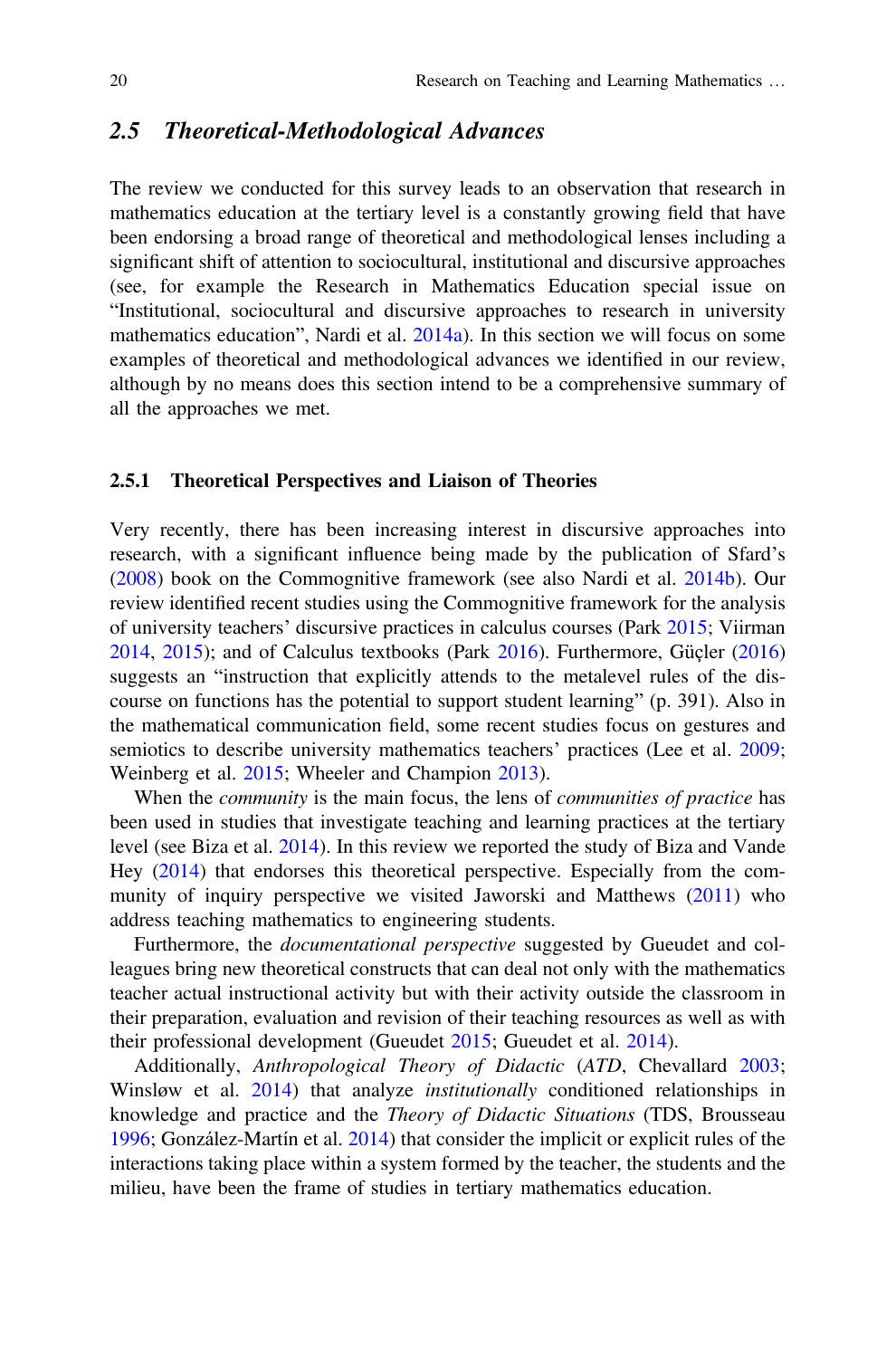Finally, Rasmussen et al. [\(2015](#page-29-0)) are interested in the investigation of mathematical progress at both collective and individual level. To this aim they expand Cobb and Yackel's ([1996\)](#page-25-0) interpretive framework for coordinating social and individual perspectives and offer a set of four constructs for the examination of mathematical progress at a collective and individual level: "disciplinary practices, classroom mathematical practices, individual participation in mathematical activity, and mathematical conceptions that individuals bring to bear in their mathematical work" (p. 259). We return to the coordination of both individual and collective theoretical lenses later in this section.

In our review we identified, also, a range of studies, which aim to liaise different theoretical perspectives in order to address their research questions. We consider this as a step forward in the investigation of teaching and learning issues at university mathematics education in a more holistic way. Inevitably the combination of different theoretical perspectives is not always straightforward, as it demands compatibility between the epistemological and ontological underpinnings of distinct perspectives (Kidron [2016\)](#page-27-0).

One example is coming from a recent study of González-Martín [\(2015](#page-25-0)) who investigates the use of textbooks by pre-university teachers in Quebec with particular focus on the concept of series of real numbers. To this aim the study deploys a combination of theoretical lenses by drawing on the Documentational approach (Gueudet et al. [2012,](#page-26-0) [2014](#page-26-0)) and the ATD (Chevallard [2003\)](#page-25-0) in order to investigate how teachers interact with the textbooks and how the institutional environment in which they act establishes (and sometimes imposes) a set of conditions and constraints.

Another example is from the work of Tabach et al. ([2015\)](#page-30-0) who are interested in individual/collective interaction in a mathematical process in which four first year undergraduate STEM students work together towards the reinvention of the fundamental idea and technique of Euler's method. To this aim they draw on the Abstraction in Context (Hershkowitz et al. [2001\)](#page-26-0) for the analysis of processes of constructing knowledge by individuals, and small groups and the Documenting Collective Activity (Rasmussen and Stephan [2008](#page-29-0)) for identifying normative ways of reasoning with groups of students. They highlight the need for methodologies that "provide a fine-grained analysis of the individual and collective processes that make inquiry learning possible" (Tabach et al. [2015](#page-30-0), p. 2254).

#### 2.5.2 Methodological Advances

In this section we draw on two quite different innovative methodological advances we met in our review: *storytelling* and *eye-movement* methodologies. In terms of storytelling, Nardi ([2016\)](#page-28-0) supports that "storytelling is an engaging way through which lived experience can be shared and reflected upon" and suggests a narrative approach of re-storying to present data (and analyses of these data) collected from interviews with twenty university mathematicians from six UK departments (Nardi [2008\)](#page-28-0). Results are presented in the form of a dialogue between two fictional, yet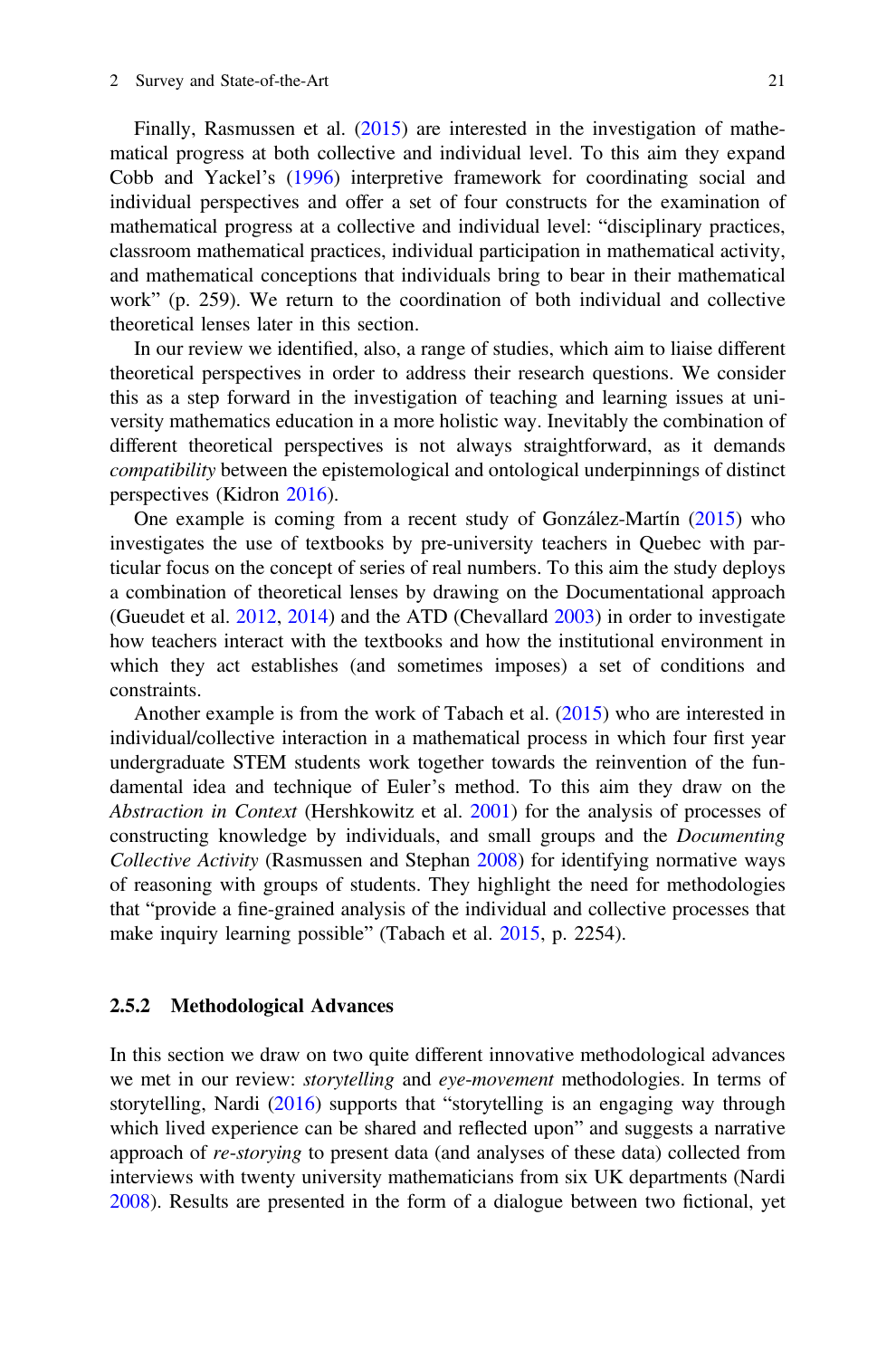entirely data-grounded, characters: a mathematician (M) and a researcher in mathematics education (RME). The re-storying approach is presented in details and exemplified through an application of it in a small number of interviews, which were re-storied into an exchange of utterances between the M and RME characters on potentialities and pitfalls of visualization in university mathematics teaching. Nardi ([2016\)](#page-28-0) concludes with a suggestion of "re-storying as a vehicle for community [M and RME community] rapprochement achieved through generating and sharing research findings".

There are an increasing number of studies in teaching and learning of mathematics adopting eye-tracking methodologies. Beitlich et al. [\(2014](#page-24-0)) used eye movement recording with eight mathematicians in order to identify how much attention adults with high expertise in mathematics pay to additional pictures when reading a written mathematical proof. They found that all participants paid attention to the pictures and tried to integrate information from text and picture by alternating between these representations. Chumachemko et al. ([2014\)](#page-25-0) compared eye movements in reading information in the Cartesian coordinate system of three groups of participants with different levels of mathematical competencies (mathematics graduates, non-mathematics undergraduates and secondary school students) and they found that the experts in comparison to novices have the ability of using additional essential information and to discard unnecessary data. Similarly, Obersteiner et al. [\(2014](#page-28-0)) recorded eye movements of eight mathematicians to identify their strategies on fraction comparison problems and they suggest this methodology for the investigation of individual strategies in problem solving. Finally, the Hodds et al. ([2014\)](#page-27-0) we discussed earlier, used eye movement methodology to assess how a booklet containing self explanation training, designed to attract students' attention on logical relationships within a mathematical proof, can significantly improve their proof comprehension.

# 3 Summary and Looking Ahead

In summarizing we would say, that although our focus was mainly studies published after 2014, the volume and the spread of publications we visited was impressive. The main points we identified in this review are as follows:

- The increasing interest in teaching practices at the tertiary level; the influence of teachers' perspectives, background, and research practices on their teaching, the role of resources and professional development in teaching; and a range of alternative approaches other than lecturing to teaching at the tertiary level.
- Problems in teaching mathematics to non-mathematics students and suggestions for enhancement; application of mathematics and modelling to non-mathematics disciplines; and how mathematical concepts are addressed in non-mathematics programs.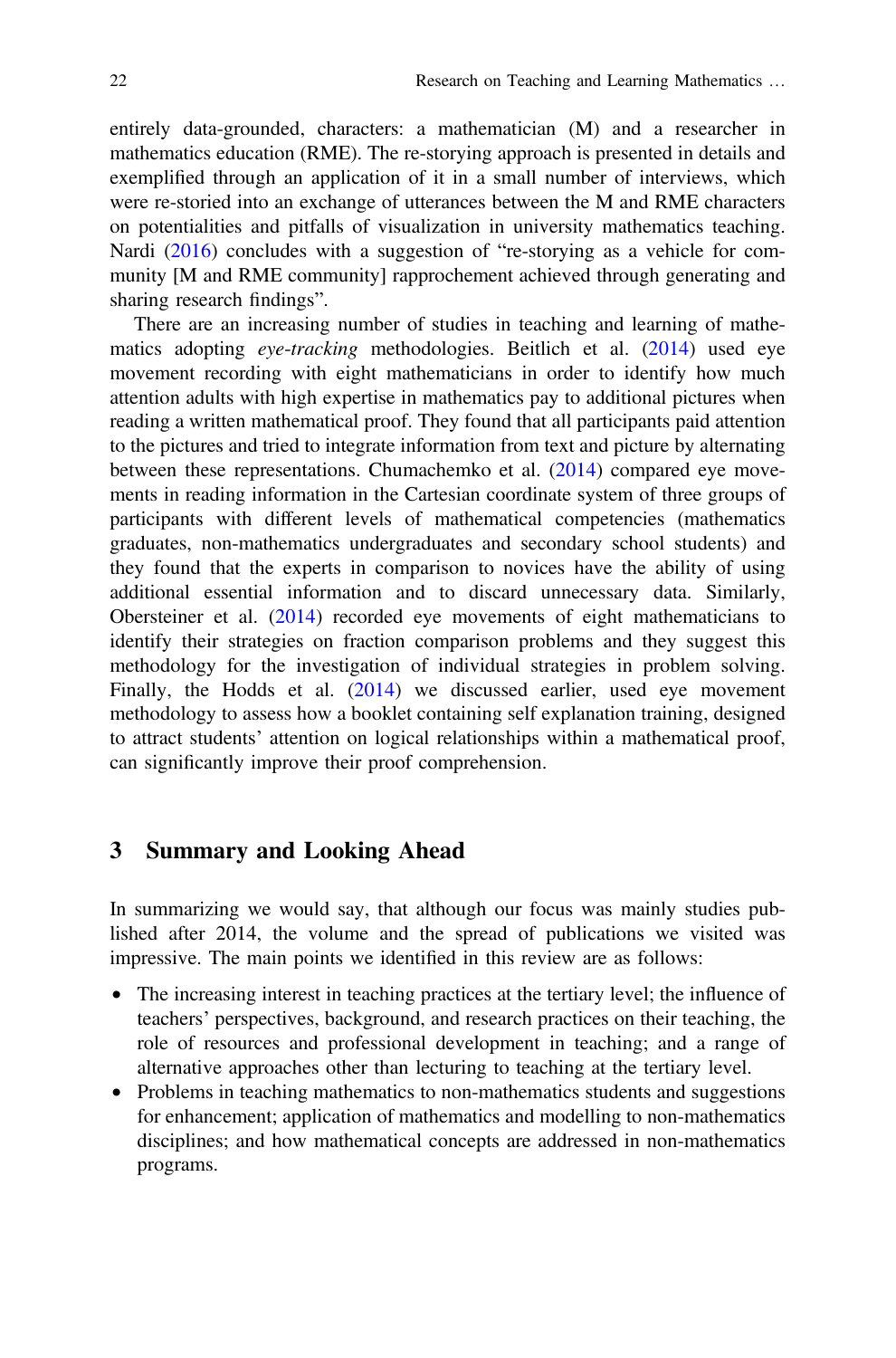#### 3 Summary and Looking Ahead 23

- Opportunities afforded by textbooks; how students use and read these textbooks; how they use online resources; and how they perceive or act in the assessment.
- Transition to the tertiary level in relation to the differences in the mathematical content; students' attitudes, practices and performances; the need for abstract mathematical concepts and formal mathematical thinking; and initiatives that address the challenges of such transition.
- Theoretical and methodological perspectives and liaison of theories that address issues in relation to the teaching and learning mathematics at the tertiary level

The spectrum of foci of the studies we reviewed indicates the increasing interest in the field as well as the prominent ongoing need for more robust research of issues pertaining mathematics teaching and learning at tertiary level. We will conclude this review with a discussion of potential ways forward for future research in this field of enquiry.

One example of an under-investigated area is the transition of mathematics graduates to postgraduate studies. In an older study Herzig [\(2002](#page-26-0)) discusses how doctoral mathematics students experience the research practice in their institution and the challenges they face in their enculturation to researcher mathematicians' practices. In a different context, Nardi [\(2015](#page-28-0)) addresses the transition of mathematics graduates to postgraduate programs in mathematics education. The study discusses an intervention into the practices of post-graduate teaching and supervision in the field of mathematics education that facilitates students in their shift on how to read, converse, write, and conduct research in the largely unfamiliar to them territory of mathematics education. It seems that more research is needed into the characteristics of the transition from undergraduate to post-graduate studies, especially when the epistemology changes, for example, from undergraduate studies in mathematics to postgraduate studies in statistics, engineering, mathematics education, or mathematics teaching (for those who want to become teachers).

Another area that has attracted attention recently but it is still in the process of taking a shape, is the field of university teachers' knowledge. What do we mean by knowledge? How does this knowledge develop? How does this knowledge reflect on practice? Potentially we may want to investigate practice and knowledge together, e.g., in discursive practices.

Teaching practice development is another potential area. As Jaworski et al. [\(2015](#page-27-0)) suggest key questions for further research are: "In what ways can teaching be characterized so that university teachers can gain relevant insights to teaching processes and develop teaching?" and "How can theories of teaching be employed to aid the design and development of teaching?" (p. 103). Additionally, teacher professional development is an emerging area of research that seeks and has the potential to generate further theoretical and methodological advances.

Another recently emerged area in tertiary mathematics education is related to the teaching of mathematics to non-mathematicians. This is related to the contextualization of mathematical ideas and the needs of non-mathematics specialists, as we mentioned earlier: What are the mathematical aspects that are necessary or helpful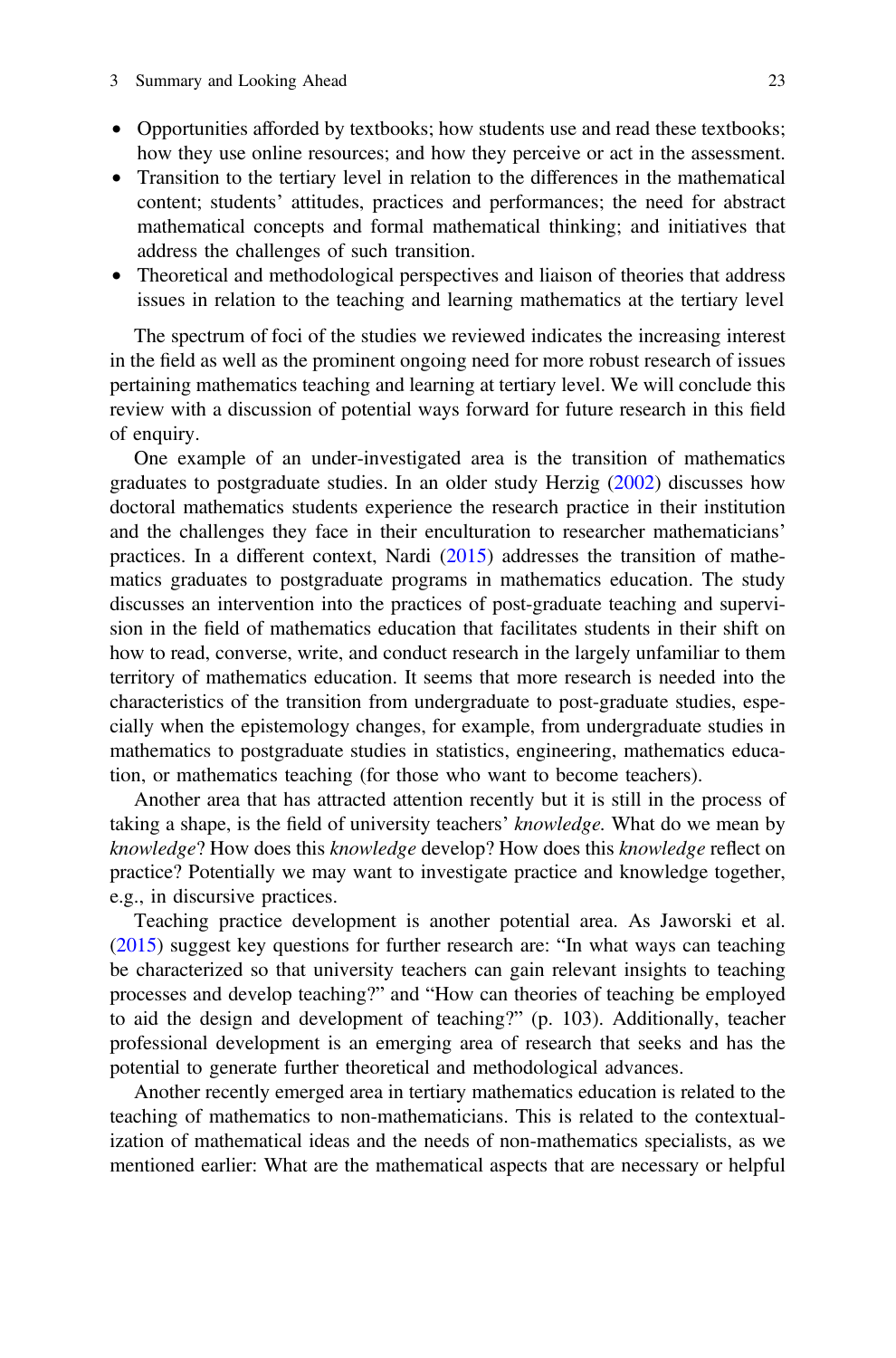<span id="page-23-0"></span>to understand specific context meanings and to solve applied problems or tasks? In what sense are context related mathematical problems different to the mathematical problems in a mathematics education context? What are the difficulties of specific groups of students? How can knowledge and competence developments be described and analyzed effectively and validly? Also, teaching mathematics to non-mathematics programs is related to how teachers see mathematics and mathematics teaching to non-mathematics specialists. What are their epistemological perspectives about mathematics? How do they perceive students needs? How do these perspectives influence their teaching?

The investigation of the questions above is open and a range of events and fora (such as ICME-TSG2, RUME, CERME-TWG14, INDRUM, etc.) and journals (especially IJRUME) related to the research in the teaching and learning mathematics at tertiary level are the arena in which we look forward to seeing the results of such investigations.

Open Access This chapter is distributed under the terms of the Creative Commons Attribution 4.0 International License [\(http://creativecommons.org/licenses/by/4.0/](http://creativecommons.org/licenses/by/4.0/)), which permits use, duplication, adaptation, distribution and reproduction in any medium or format, as long as you give appropriate credit to the original author(s) and the source, a link is provided to the Creative Commons license and any changes made are indicated.

The images or other third party material in this chapter are included in the work's Creative Commons license, unless indicated otherwise in the credit line; if such material is not included in the work's Creative Commons license and the respective action is not permitted by statutory regulation, users will need to obtain permission from the license holder to duplicate, adapt or reproduce the material.

# References

- Albano, G., & Pierri, A. (2014). Mathematical competencies in a role-play activity. In P. Liljedahl, C. Nicol, S. Oesterle, & D. Allan (Eds.), Proceedings of the Joint Meeting of PME38 and PME-NA36 (Vol. 2, pp. 17–24). Vancouver, Canada: PME.
- Alpers, B. (2011). Studies on the mathematical expertise of mechanical engineers. Journal of Mathematical Modelling and Application, 1(3), 2–17.
- Alpers, B. A., Demlova, M., Fant, C. H., Gustafsson, T., Lawson, D., Mustoe, L. et al. (2013). A framework for mathematics curricula in engineering education. A report of the mathematics working group. Brussels: European Society for Engineering Education (SEFI).
- Ariza, A., Llinares, S., & Valls, J. (2015). Students' understanding of the function-derivative relationship when learning economic concepts. Mathematics Education Research Journal, 27 (4), 615–635.
- Artigue, M., Batanero, C., & Kent, P. (2007). Mathematics thinking and learning at post-secondary level. In F. K. Lester (Ed.), Second handbook of research on mathematics teaching and learning: A project of the national council of teachers of mathematics (pp. 1011–1049). Charlotte, NC: Information Age Publishing.
- Balacheff, N., & Gaudin, N. (2010). Modelling students' conceptions: The case of function. Research in Collegiate Mathematics Education, 16, 207–234.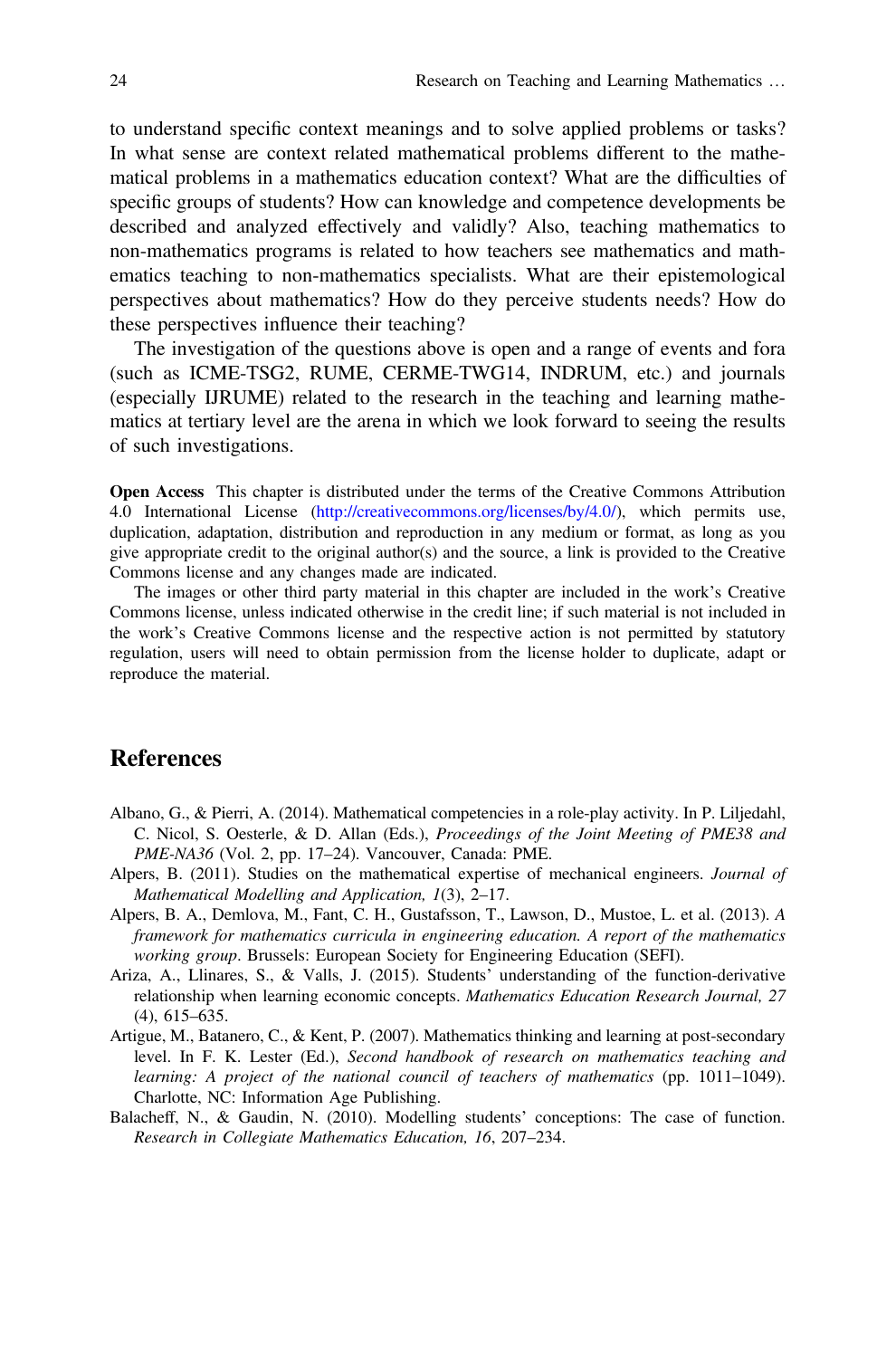- <span id="page-24-0"></span>Barnett, M. D., Sonnert, G., & Sadler, P. M. (2014). Productive and ineffective efforts: how student effort in high school mathematics relates to college calculus success. International Journal of Mathematical Education in Science and Technology, 45(7), 996–1020.
- Barquero, B., & Bosch, M. (2015). Didactic engineering as a research methodology: From fundamental situations to study and research paths. In A. Watson & O. Minoru (Eds.), Task design in mathematics education an ICMI study 22 (pp. 249-272). Springer International Publishing.
- Barquero, B., Bosch, M., & Gascón, J. (2008). Using research and study courses for teaching mathematical modelling at university level. In D. Pitta-Pantazi & G. Pilippou (Eds.), Proceedings of CERME5 (pp. 2050–2059). Larnaca, Cyprus: University of Cyprus and ERME.
- Bassili, J. N., & Joordens, S. (2008). Media player tool use, satisfaction with online lectures and examination performance. Journal of Distance Education, 22, 93-108.
- Bausch, I., Biehler, R., Bruder, R., Fischer, P. R., Hochmuth, R., Koepf, W., et al. (2014). Mathematische Vor-und Brückenkurse. Konzepte, Probleme und Perspektiven. Wiesbaden: Springer.
- Beitlich, J. T., Obersteiner, A., Moll, G., Mora Ruano, J. G., Pan, J., Reinhold, S., & Reiss, K. (2014). The role of pictures in reading mathematical proofs: An eye movement study. In P. Liljedahl, C. Nicol, S. Oesterle, & D. Allan (Eds.), *Proceedings of the joint meeting of* PME38 and PME-NA36 (Vol. 2, pp. 121-128). Vancouver, Canada: PME.
- Bergsten, C., Engelbrecht, J., & Kågesten, O. (2015). Conceptual or procedural mathematics for engineering students–views of two qualified engineers from two countries. *International* Journal of Mathematical Education in Science and Technology, 46(7), 979–990.
- Biehler, R., Kortemeyer, J., & Schaper, N. (2015). Conceptualizing and studying students' processes of solving typical problems in introductory engineering courses requiring mathematical competences. In K. Krainer & N. Vondrová (Eds.), Proceedings of CERME9 (pp. 2060–2066). Prague, Czech Republic: Charles University in Prague, Faculty of Education and ERME.
- Bing, T. J. (2008). An epistemic framing analysis of upper level physics students' use of mathematics. Ph.D. thesis, University of Maryland. Retrieved from [http://drum.lib.umd.edu/](http://drum.lib.umd.edu/bitstream/1903/8528/1/umi-umd-5594.pdf) [bitstream/1903/8528/1/umi-umd-5594.pdf.](http://drum.lib.umd.edu/bitstream/1903/8528/1/umi-umd-5594.pdf)
- Biza, I., Jaworski, B., & Hemmi, K. (2014). Communities in university mathematics. Research in Mathematics Education, 16(2), 161–176.
- Biza, I., & Vande Hey, E. (2014). Improving statistical skills through students' participation in the development of resources. International Journal of Mathematical Education in Science and Technology, 46(2), 163–186.
- Blömeke, S., Hsieh, F. J., Kaiser, G., & Schmidt, W. H. (2014). International perspectives on teacher knowledge, beliefs and opportunities to learn. Teachers education and development study in mathematics (TEDS-M). Dordrecht: Springer.
- Blum, W., & Leiß, D. (2007). How do students and teachers deal with modelling problems? In C. Haines, P. Galbraith, W. Blum, & S. Khan (Eds.), Mathematical modelling: Education, engineering, and economics (pp. 222–231). Chichester: Horwood.
- Bressoud, D., & Rasmussen, C. (2015). Seven characteristics of successful calculus programs. Notices of the American Mathematical Society, 62(2), 144–146.
- Bressoud, D., Mesa, V., & Rasmussen, C. (Eds.). (2015). Insights and recommendations from the MAA national study of college calculus. Washington, DC: The Mathematical Association of America.
- Brousseau, G. (1996). L'enseignant dans la théorie des situations didactiques. Actes de la VIIIe école d'été de didactique des mathématiques, 3–46. IREM de Clermont-Ferrand.
- Buchholtz, N., & Kaiser, G. (2013). Improving mathematics teacher education in Germany: empirical results from a longitudinal evaluation of innovative programs. International Journal of Science and Mathematics Education, 11(4), 949–977.
- Businskas, A. M. (2008). Conversations about connections: How secondary mathematics teachers conceptualize and contend with mathematical connections. (Unpublished doctoral dissertation). Burnaby, BC, Canada: Simon Fraser University.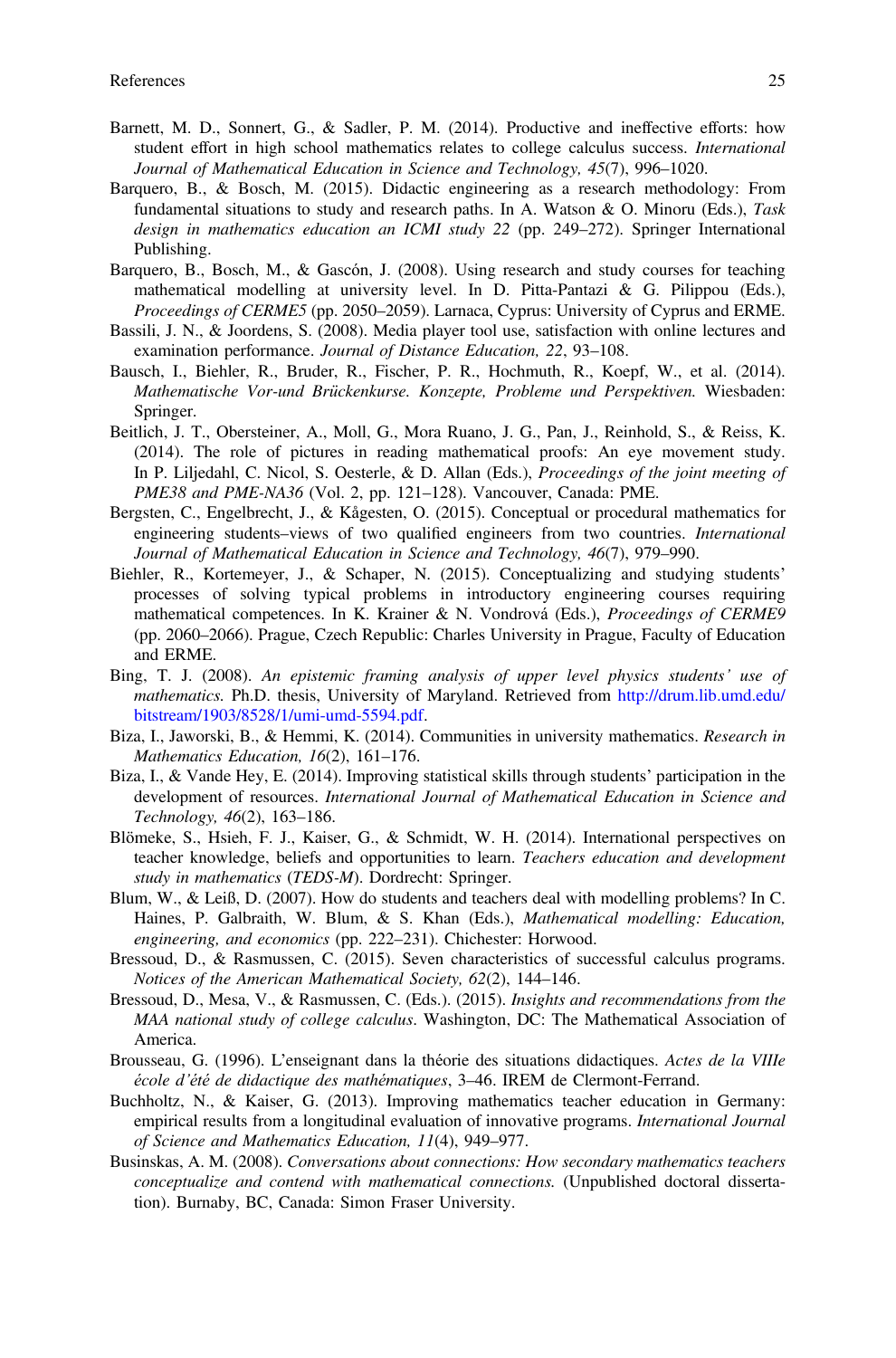- <span id="page-25-0"></span>Chevallard, Y. (2003). Approche anthropologique du rapport au savoir et didactique des mathématiques. In S. Maury & M. Caillot (Eds.), Rapport au savoir et didactiques (pp. 81– 104). Paris: Faber.
- Chumachemko, D., Shvarts, A., & Budanov, A. (2014). The development of the visual perception of the cartesian coordinate system: An eye tracking study. In P. Liljedahl, C. Nicol, S. Oesterle, & D. Allan (Eds.), Proceedings of the joint meeting of PME38 and PME-NA36 (Vol. 2, pp. 313–320). Vancouver, Canada: PME.
- Cobb, P., & Yackel, E. (1996). Constructivist, emergent, and sociocultural perspectives in the context of developmental research. Educational Psychologist, 31, 175–190.
- Cofer, T. (2015). Mathematical explanatory strategies employed by prospective secondary teachers. International Journal of Research in Undergraduate Mathematics Education, 1(1), 63–90.
- Coupland, M., Dunn, P. K., Galligan, L., Oates, G., & Trenholm, S. (2016, in press). Tertiary Mathematics Education. In K. Makar, S. Dole, J. Visnovska, M. Goos, A. Bennison & K. Fry (Eds.), Research in mathematics education in Australasia: 2012–2015 (RiMEA). Rotterdam: Sense Publishers.
- Croft, T., Duah, F., & Loch, B. (2013). 'I'm worried about the correctness': Undergraduate students as producers of screencasts of mathematical explanations for their peers—lecturer and student perceptions. International Journal of Mathematical Education in Science and Technology, 44(7), 1045–1055.
- Czocher, J. A. (2014). Towards building a theory of mathematical modelling. In P. Liljedahl, C. Nicol, S. Oesterle, & D. Allan (Eds.), Proceedings of the joint meeting of PME38 and PME-NA36 (Vol. 2, pp. 353–360). Vancouver, Canada: PME.
- Duah, F., Croft, T., & Inglis, M. (2014). Can peer assisted learning be effective in undergraduate mathematics? International Journal of Mathematical Education in Science and Technology, 45 (4), 552–565.
- Dweck, C. S. (2007). Mindset the new psychology of success: How we can learn to fulfill our potential. New York: Ballantine Books.
- Engelbrecht, J., & Harding, A. (2015). Interventions to Improve teaching and learning mathematics in first year courses. International Journal of Mathematical Education in Science and Technology, 46(7), 1046-1060.
- Engelbrecht, J., Bergsten, C., & Kågesten, O. (2015). Conceptual and procedural approaches to mathematics in the engineering curriculum: views of qualified engineers from two countries. International Journal of Mathematical Education in Science and Technology, 46(7), 979–990.
- Ellis, J. (2014). Preparing future professors: Highlighting the importance of graduate student professional development programs in calculus instruction. In P. Liljedahl, C. Nicol, S. Oesterle, & D. Allan (Eds.), Proceedings of the joint meeting of PME38 and PME-NA36 (Vol. 3, pp. 9–16). Vancouver, Canada: PME.
- Ellis, J., Hanson, K., Nuñez, G., & Rasmussen, C. (2015). Beyond plug and chug: An analysis of calculus I homework. International Journal of Research in Undergraduate Mathematics Education, 1(2), 268–287.
- Frejd, P., & Bergsten, C. (2016). Mathematical modelling as a professional task. Educational Studies in Mathematics, 91, 11–35.
- Fukawa-Connelly, T. P., & Newton, C. (2014). Analyzing the teaching of advanced mathematics courses via the enacted example space. Educational Studies In Mathematics, 87(3), 323–349.
- González-Martín, A. S. (2015). The use of textbooks by pre-university teachers. An example with infinite series of real numbers. In K. Krainer & N. Vondrová (Eds.), Proceedings CERME9 (pp. 2124–2130). Prague, Czech Republic: Charles University in Prague, Faculty of Education and ERME.
- González-Martín, A., Bloch, I., Durand-Guerrier, V., & Maschietto, M. (2014). Didactic situations and didactical engineering in university mathematics: Cases from the study of calculus and proof. Research in Mathematics Education, 16(2), 117–134.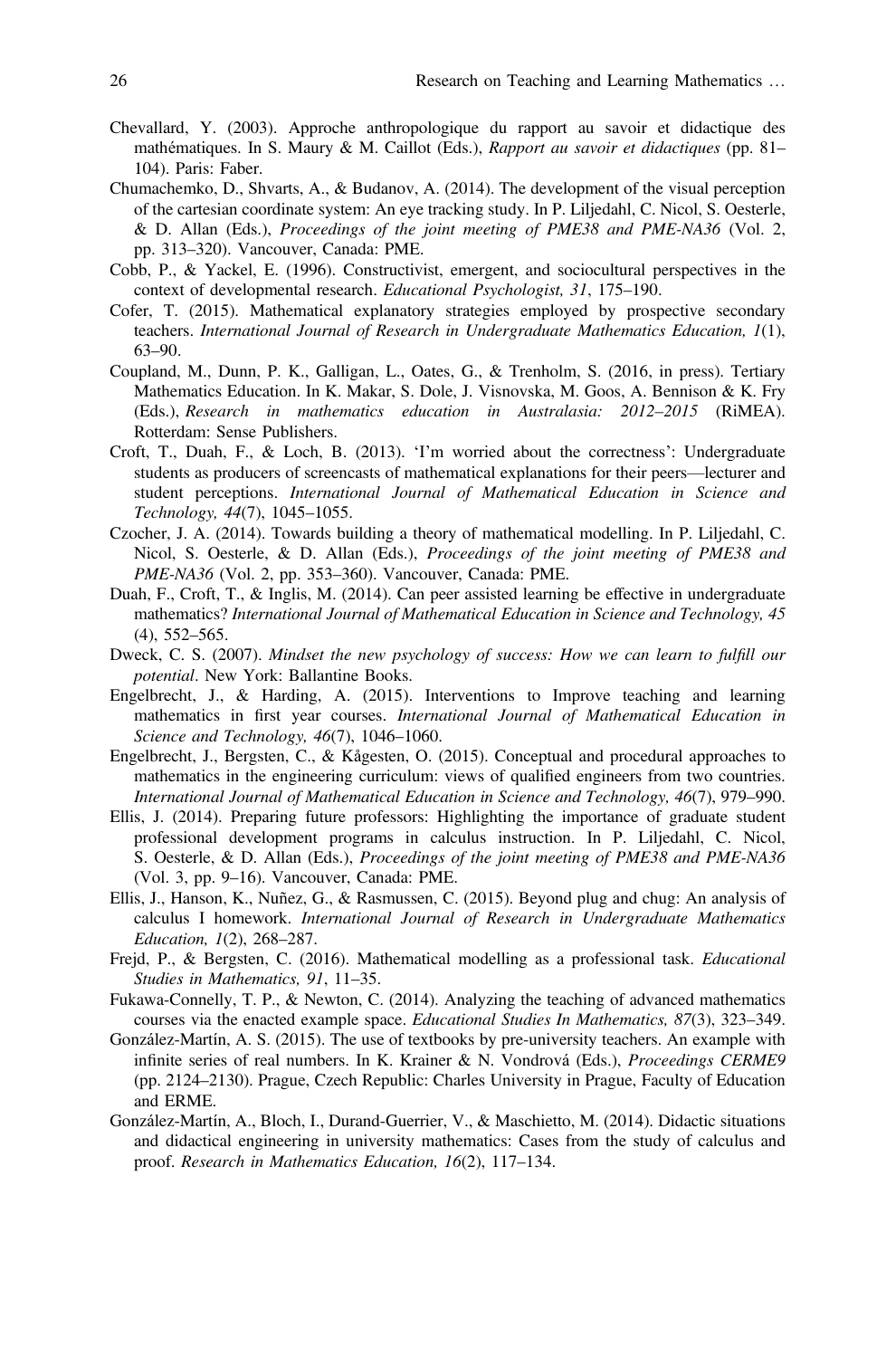- <span id="page-26-0"></span>González-Martín, A. S., Nardi, E., & Biza, I. (2011). Conceptually-driven and visually-rich tasks in texts and teaching practice: The case of infinite series. International Journal of Mathematical Education in Science and Technology, 42(5), 565–589.
- Goodchild, S., & Rønning, F. (2014). Teaching mathematics at higher education. In H. Silfverberg, T. Kärki, & M. S. Hannula (Eds.), Proceedings of NORMA14 (pp. 396–400). Turku, Finalnd: Finnish Research Association for Subject Didactics.
- Grenier-Boley, N. (2014). Some issues about the introduction of first concepts in linear algebra during tutorial sessions at the beginning of university. Educational Studies in Mathematics, 87(3), 439–461.
- Güçler, B. (2016). Making implicit metalevel rules of the discourse on function explicit topics of reflection in the classroom to foster student learning. Educational Studies in Mathematics, 91, 375–393.
- Gueudet, G. (2008). Investigating the secondary–tertiary transition. Educational Studies in Mathematics, 67(3), 237–254.
- Gueudet, G. (2015). University teachers' resources and documentation work. In K. Krainer & N. Vondrová (Eds.), Proceedings of CERME9 (pp. 2138–2144). Prague, Czech Republic: Charles University in Prague, Faculty of Education and ERME.
- Gueudet, G., Buteau, C., Mesa, V., & Misfeldt, M. (2014). Instrumental and documentational approaches: From technology use to documentation systems in university mathematics education. Research in Mathematics Education, 16(2), 139-155.
- Gueudet, G., Pepin, B., & Trouche, L. (Eds.). (2012). From text to 'lived' resources: Mathematics curriculum materials and teacher development. New York: Springer.
- Hare, A., & Sinclair, N. (2015). Pointing in an undergraduate abstract algebra lecture: Interface between speaking and writing. In K. Beswick, T. Muir, T., & J. Wells (Eds.), Proceedings of PME39 (Vol. 3, pp. 33–40). Hobart, Australia: PME.
- Harris, D., Black, L., Hernandez-Martinez, P., Pepin, B., Williams, J., & with the TransMaths Team. (2015). Mathematics and its value for engineering students: What are the implications for teaching? International Journal of Mathematical Education in Science and Technology, 46(3), 321–336.
- Hayward, C. N., Kogan, M., & Laursen, S. L. (2015, online first). Facilitating instructor adoption of inquiry-based learning in college mathematics. International Journal of Research in Undergraduate Mathematics Education, 1–24.
- Herzig, A. H. (2002). Where have all the students gone? Participation of doctoral students in authentic mathematical activity as a necessary condition for persistence toward the PH.D. Educational Studies in Mathematics, 50, 177–212.
- Hershkowitz, R., Schwarz, B., & Dreyfus, T. (2001). Abstraction in context: Epistemic actions. Journal for Research in Mathematics Education, 32, 195–222.
- Hester, S., Buxner, S., Elfring, L., & Nagy, L. (2014). Integrating quantitative thinking into an introductory biology course improves students' mathematical reasoning in biological contexts. CBE—Life Sciences Education, 13, 54–64.
- Heublein, U., Richter, J., Schmelzer, R., & Sommer, D. (2014). Die Entwicklung der Studienabbruchquoten an den deutschen Hochschulen. Statistische Berechnungen auf der Basis des Absolventenjahrgangs 2012 (Forum Hochschule 4|2014). Hannover: DZHW. Retrieved Feb 25, 2016 from [http://www.dzhw.eu/publikation/forum.](http://www.dzhw.eu/publikation/forum)
- Hieb, J. L., Lyle, K. B., Ralston, P. A., & Chariker, J. (2015). Predicting performance in a first engineering calculus course: Implications for interventions. International Journal of Mathematical Education in Science and Technology, 46(1), 40–55.
- Hochmuth, R., Biehler, R., & Schreiber, S. (2014). Considering mathematical practices in engineering contexts focusing on signal analysis. In T. Fukawa-Connelly, G. Karakok, K. Keene & M. Zandieh. Proceedings of RUME17 (pp. 693-699). Denver, Colorado.
- Hochmuth, R., & Schreiber, S. (2015). Conceptualizing societal aspects of mathematics in signal analysis. In S. Mukhopadhyay & B. Greer (Eds.), Proceedings of MES8 (pp. 610–622). Portland: Ooligan Press.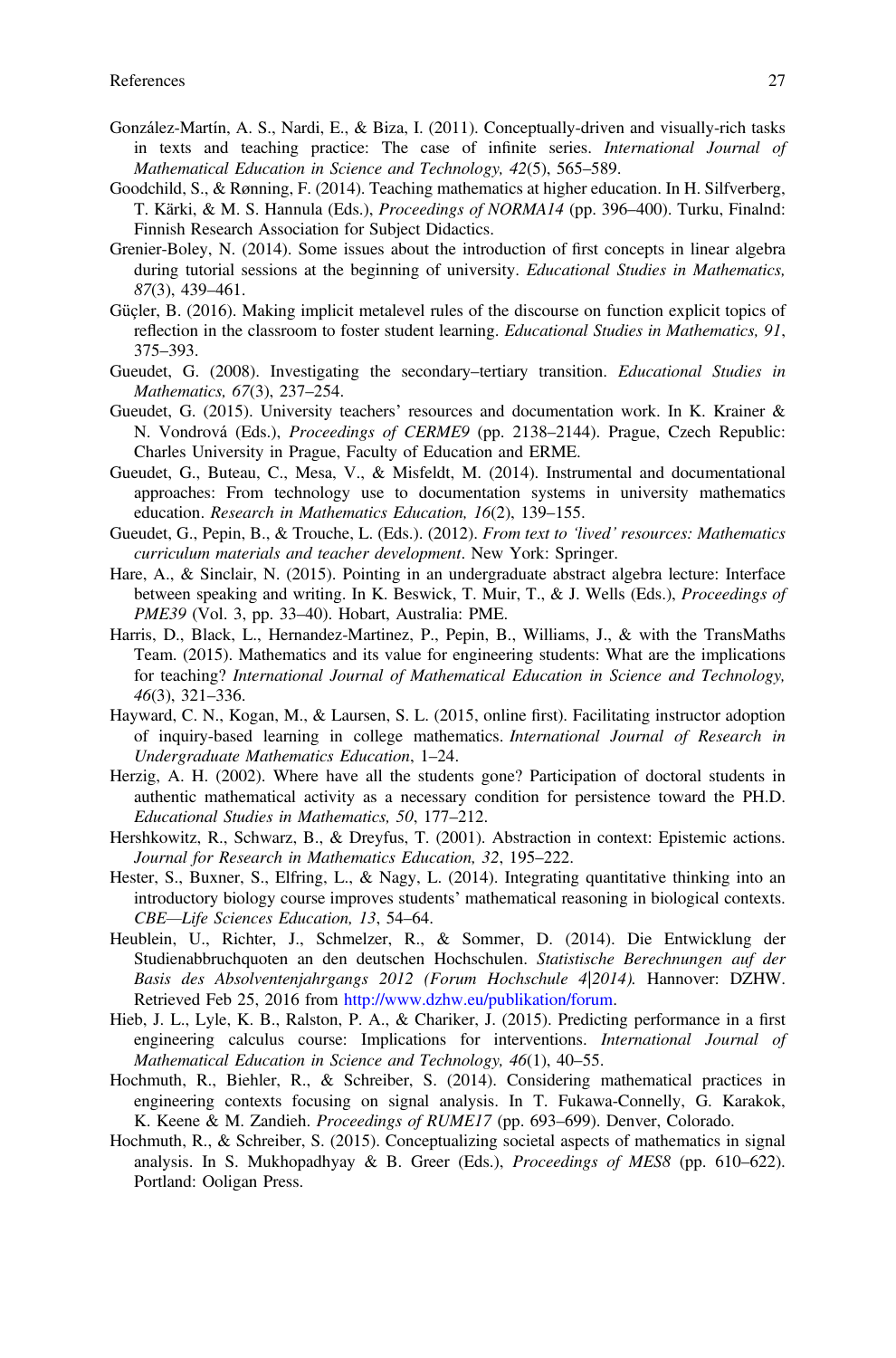- <span id="page-27-0"></span>Hodds, M., Alcock, L., & Inglis, M. (2014). Self-explanation training improves proof comprehension. Journal for Research in Mathematics Education, 45, 62–101.
- Iannone, P., & Simpson, A. (in press). University students' perceptions of summative assessment: The role of context. Journal of Further and Higher Education.
- Iannone, P., & Simpson, A. (2015a). Students' preferences in undergraduate mathematics assessment. Studies in Higher Education, 40, 1046–1067.
- Iannone, P., & Simpson, A. (2015b). Students' views of oral performance assessment in mathematics: Straddling 'assessment of' and 'assessment for' learning divide. Assessment and Evaluation in Higher Education, 40, 971–987.
- Inglis, M., Palipana, A., Trenholm, S., & Ward, J. (2011). Individual differences in students' use of optional learning resources. Journal of Computer Assisted learning, 27(6), 490–502.
- Jaworski, B., Mali, A., & Petropoulou, G. (2015). Approaches to teaching mathematics and their relation to students' mathematical meaning making. In K. Beswick, T. Muir & J. Wells (Eds.), Proceedings of PME39 (Vol. 3, pp. 97–104). Hobart, Australia: PME.
- Jaworski, B., & Matthews, J. (2011). Developing teaching of mathematics to first year engineering students. Teaching Mathematics and its Applications, 30, 178–185.
- Jaworski, B., Robinson, C., Matthews, J., & Croft, A. C. (2012). An activity theory analysis of teaching goals versus student epistemological positions. International Journal of Technology in Mathematics Education, 19(4), 147–152.
- Job, P., & Schneider, M. (2014). Empirical positivism, an epistemological obstacle in the learning of calculus. ZDM—The International Journal on Mathematics Education, 46(4), 635–646.
- Jones, I., & Alcock, L. (2013). Peer assessment without assessment criteria. Studies in Higher Education, 39(10), 1774–1787.
- Jukić Matić, L., & Dahl, B. (2014). Retention of differential and integral calculus: a case study of a university student in physical chemistry. International Journal of Mathematical Education in Science and Technology, 45(8), 1167-1187.
- Kaiser, G., & Brand, S. (2015). Modelling competencies: Past development and further perspectives. In G. A. Stillman, W. Blum & M. Salett Biembengut (Eds.), Mathematical modelling in education research and practice, pp. 129–149. Springer International Publishing.
- Kempen, L., & Biehler, R. (2014). The quality of argumentations of first-year pre-service teachers. In P. Liljedahl, C. Nicol, S. Oesterle, & D. Allan (Eds.), Proceedings of the joint meeting of PME38 and PME-NA36 (Vol. 3, pp. 425–432). Vancouver, Canada: PME.
- Kidron, I. (2016). Epistemology and networking theories. Educational Studies in Mathematics, 91 (2), 149–163.
- Kim, M. (2011). Differences in beliefs and teaching practices between international and U.S. domestic mathematics teaching assistants. Retrieved from ProQuest Dissertations and Theses. (885228899).
- Larsen, S., Marrongelle, K., Bressoud, D., & Graham, K. (in press). Understanding the concepts of calculus: Frameworks and roadmaps emerging from educational research. In J. Cai (Ed.), The compendium for research in mathematics education. Reston VA: National Council of Teachers of Mathematics.
- Le, A., Joordens, S., Chrysostomou, S., & Grinnell, R. (2010). Online lecture accessibility and its influence on performance in skills-based courses. Computers and Education, 55(1), 313–319.
- Lee, H. S., Keene, K. A., Lee, J. T., Holstein, K., Early, M. E., & Eley, P. (2009). Pedagogical content moves in an inquiry-oriented differential equations class: Purposeful decisions to further mathematical discourse. Proceedings of RUME12. Raleigh, NC.
- Leontiev, A. N. (1978). Activity, consciousness and personality. Englewood Cliffs: Prentice Hall.
- Lithner, J. (2000). Mathematical reasoning in task solving. Educational Studies in Mathematics, 41, 165–190.
- Lithner, J. (2003). Students' mathematical reasoning in university textbooks exercises. Educational Studies in Mathematics, 59, 29–55.
- Lithner, J. (2004). Mathematical reasoning in calculus textbooks exercises. Journal of Mathematical Behavior, 23, 405–427.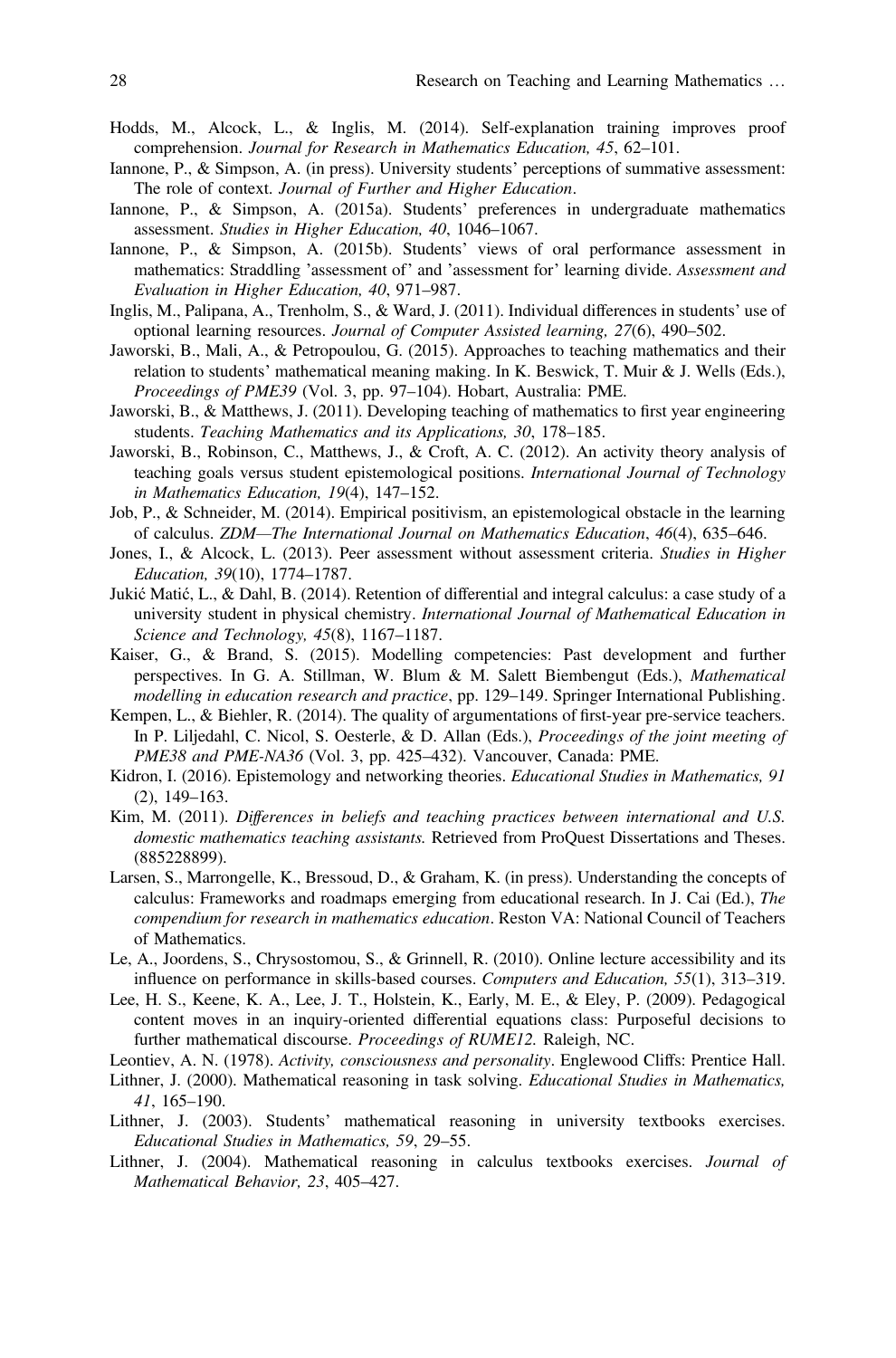- <span id="page-28-0"></span>Loch, B., & Lamborn, J. (2016). How to make mathematics relevant to first-year engineering students: Perceptions of students on student-produced resources. International Journal of Mathematical Education in Science and Technology, 47(1), 29–44.
- Mali, A. (2015). Characterising university mathematics teaching. In K. Krainer & N. Vondrová (Eds.), Proceedings of CERME9 (pp. 2187–2193). Prague, Czech Republic: Charles University in Prague, Faculty of Education and ERME.
- Mali, A., Biza, I., & Jaworski, B. (2014). Characteristics of university mathematics teaching: Use of generic examples in tutoring. In P. Liljedahl, C. Nicol, S. Oesterle, & D. Allan (Eds.), Proceedings of the joint meeting of PME38 and PME-NA36 (Vol. 4, pp. 161–168). Vancouver, Canada: PME.
- Mesa, V. (2010). Strategies for controlling the work in mathematics textbooks for introductory calculus. Research in Collegiate Mathematics Education, 16, 235–265.
- Mills, M. (2015). Business faculty perceptions of the calculus content needed for business courses. Proceedings of RUME18 (pp. 231-237). Pittsburgh, Pennsylvania.
- Mkhatshwa, T. P., & Doerr, H. M. (2015). Students' understanding of marginal change in the context of cost, revenue, and profit. In K. Krainer & N. Vondrová (Eds.), Proceedings of CERME9 (pp. 2201–2206). Prague, Czech Republic: Charles University in Prague, Faculty of Education and ERME.
- Mustoe, L. (2002). Mathematics in engineering education. European Journal or Engineering Education, 27(3), 237–240.
- Nardi, E. (2008). Amongst mathematicians: Teaching and learning mathematics at university level. New York: Springer.
- Nardi, E. (2016). Where form and substance meet: using the narrative approach of re-storying to generate research findings and community rapprochement in (university) mathematics education. Educational Studies in Mathematics, 92(3), 361–377.
- Nardi, E. (2015). "Not like a big gap, something we could handle": Facilitating shifts in paradigm in the supervision of mathematics graduates upon entry into mathematics education. International Journal of Research in Undergraduate Mathematics Education, 1(1), 135–156.
- Nardi, E., Biza, I., González-Martín, A. S., Gueudet, G., & Winsløw, C. (2014a). Institutional, sociocultural and discursive approaches to research in university mathematics education. Research in Mathematics Education, 16(2), 91–94.
- Nardi, E., Ryve, A., Stadler, E., & Viirman, O. (2014b). Commognitive analyses of the learning and teaching of mathematics at university level: the case of discursive shifts in the study of Calculus. Research in Mathematics Education, 16(2), 182–198.
- Niss, M. (2003). Mathematical competencies and the learning of mathematics: The Danish KOM project. In A. Gagatsis & S. Papastravidis (Eds.), 3rd mediterranean conference on mathematics education (pp. 115–124). Athens, Greece: Hellenic Mathematical Society and Cyprus Mathematical Society.
- NRC. (2003). BIO2010: Transforming undergraduate education for future research biologists. Washington, DC: National Academies Press.
- NRC. (2009). A new biology for the 21st century: Ensuring the United States leads the coming biology revolution. Washington, DC: National Academies Press.
- Obersteiner, A., Moll, G., Beitlich, J. T., Cui, C., Schmidt, M., Khmelivska, T., & Reiss, K. (2014). Expert mathematicians' strategies for comparing the numerical values of fractions evidence from eye movements. In P. Liljedahl, C. Nicol, S. Oesterle, & D. Allan (Eds.), Proceedings of the joint meeting of PME38 and PME-NA36 (Vol. 4, pp. 337–344). Vancouver, Canada: PME.
- Oh Nam, K. (2015). How to teach without teaching: An inquiry-oriented approach in tertiary education. In K. Beswick, T. Muir, T., & J. Wells (Eds.), Proceedings of PME39 (Vol. 1, pp. 19–36). Hobart, Australia: PME.
- Park, J. (2015). Is the derivative to function? If so, how do we teach it? *Educational Studies in* Mathematics, 89(2), 233–250.
- Park, J. (2016). Communicational approach to study textbook discourse on the derivative, 91, 395–421.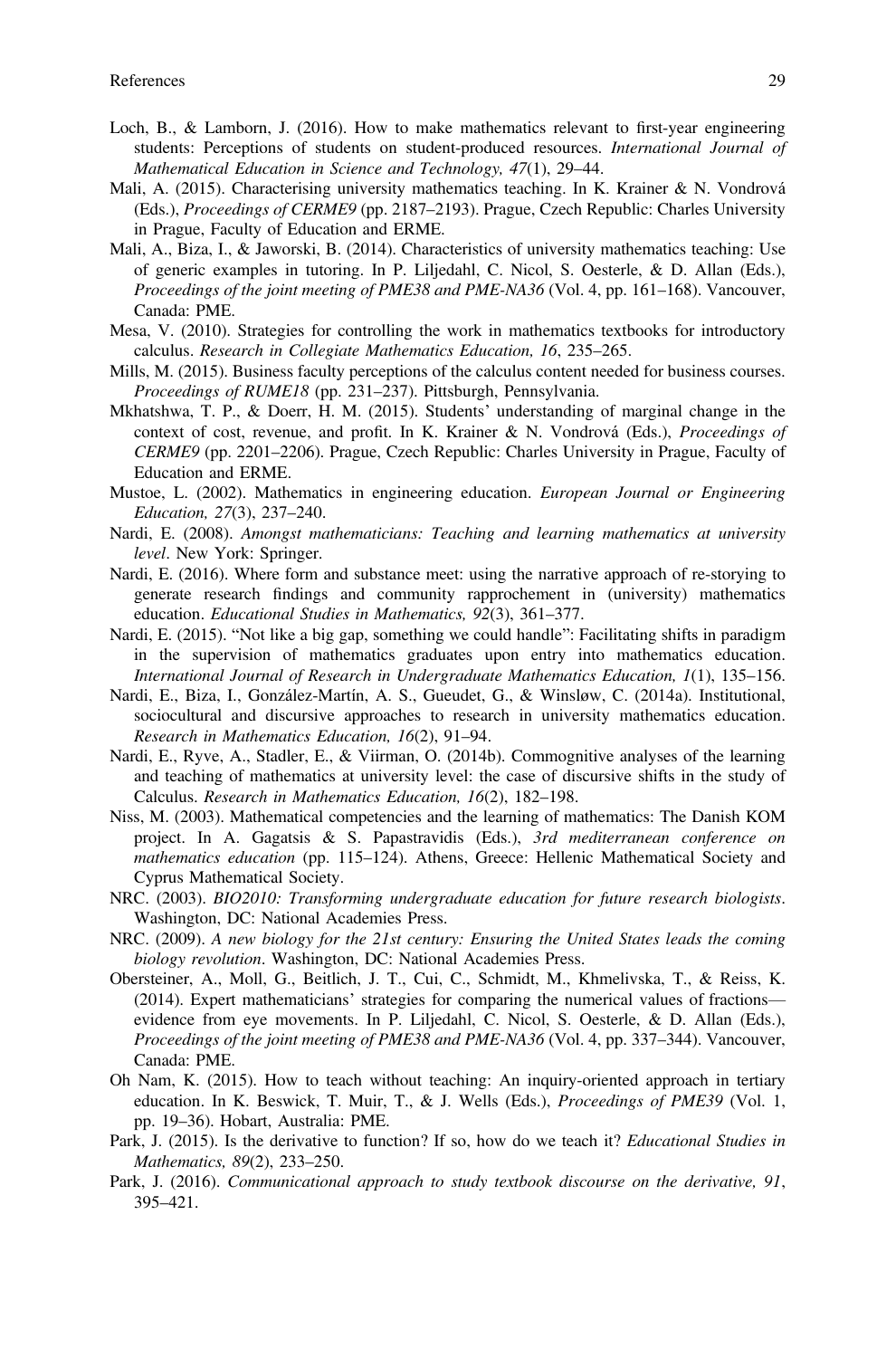- <span id="page-29-0"></span>Petropoulou, G., Potari, D., & Zachariades, T. (2011). Challenging the mathematician's 'ultimate substantiator' role in a low lecture innovation. In B. Ubuz (Ed.), *Proceedings of PME35* (Vol. 3, pp. 385–392). Ankara, Turkey: PME.
- Petropoulou, G., Jaworski, B., Potari, D., & Zachariades, T. (2015). How do research mathematicians teach Calculus? In K. Krainer & N. Vondrová (Eds.), Proceedings of CERME9 (pp. 2221–2227). Prague, Czech Republic: Charles University in Prague, Faculty of Education and ERME.
- Polya, G. (1949). How to solve it: A new aspect of mathematical method. Princeton, New Jersey: Princeton University Press.
- Raman, M. (2002). Coordinating informal and formal aspects of mathematics: Student behavior and textbook messages. Journal of Mathematical Behavior, 21, 135–150.
- Raman, M. (2004). Epistemological messages conveyed by three high-school and college mathematics textbooks. Journal of Mathematical Behavior, 23, 389–404.
- Ramful, A., & Narod, F. B. (2014). Proportional reasoning in the learning of chemistry: Levels of complexity. Mathematics Education Research Journal, 26(1), 25–46.
- Rasmussen, C., Ellis, J., Zazkis, D., & Bressoud, D. (2014). Features of successful calculus programs at five doctoral degree granting institutions. In P. Liljedahl, C. Nicol, S. Oesterle, & D. Allan (Eds.), *Proceedings of the joint meeting of PME38 and PME-NA36* (Vol. 5, pp. 33–40). Vancouver, Canada: PME.
- Rasmussen, C., & Stephan, M. (2008). A methodology for documenting collective activity. In A. E. Kelly, R. A. Lesh, & J. Y. Baek (Eds.), Handbook of design research methods in education: Innovations in science, technology, engineering, and mathematics learning and teaching (pp. 195–215). New York: Routledge.
- Rasmussen, C., & Wawro, M. (in press). Post-calculus research in undergraduate mathematics education. In J. Cai (Ed.), The compendium for research in mathematics education. Reston VA: National Council of Teachers of Mathematics.
- Rasmussen, C., Wawro, M., & Zandieh, M. (2015). Examining personal and collective level mathematical progress. Educational Studies in Mathematics, 88(2), 259–281.
- Rønning, F. (2016). Innovative education in mathematics for engineers: Some ideas, possibilities and challenges. In R. Göller, R. Biehler, R. Hochmuth, & H.-G. Rück (Eds.), Didactics of mathematics in higher education as a scientific discipline—conference proceedings. Kassel: Universitätsbibliothek Kassel.
- Serrano, L., Bosch, M., & Gascón, J. (2010). Fitting models to data. The mathematising step in the modelling process. In V. Durand-Guerrier, S. Soury-Lavergne & F. Arzarello (Eds.), Proceedings of CERME6 (pp. 2185-2196). Lyon: INRP 2010.
- Sfard, A. (2008). Thinking as communicating. Human development, the growth of discourse, and mathematizing. New York, NY: Cambridge University Press.
- Shepherd, M., Selden, A., & Selden, J. (2012). University students' reading of their first-year mathematics textbooks. Mathematical Thinking and Learning, 14(3), 226–256.
- Shepherd, M. D., & van de Sande, C. C. (2014). Reading mathematics for understanding—from novice to expert. Journal of Mathematical Behavior, 35, 74–86.
- Singletary, L. M. (2012). Mathematical connections made in practice: An examination of teachers' beliefs and practices. (Unpublished dissertation). Athens, GA: University of Georgia.
- Smith, G., Wood, L., Coupland, M., Stephenson, B., Crawford, K., & Ball, G. (1996). Constructing mathematical examinations to assess a range of knowledge and skills. International Journal of Mathematical Education in Science and Technology, 27(1), 65–77.
- Solomon, Y., Croft, T., Duah, F., & Lawson, D. (2014). Reshaping understandings of teaching-learning relationships in undergraduate mathematics: An activity theory analysis of the role and impact of student internships. Learning, Culture and Social Interaction, 3(4), 323–333.
- Speer, N., Smith, J., & Horvath, A. (2010). Collegiate mathematics teaching: An unexamined practice. The Journal of Mathematical Behavior, 29(2), 99–114.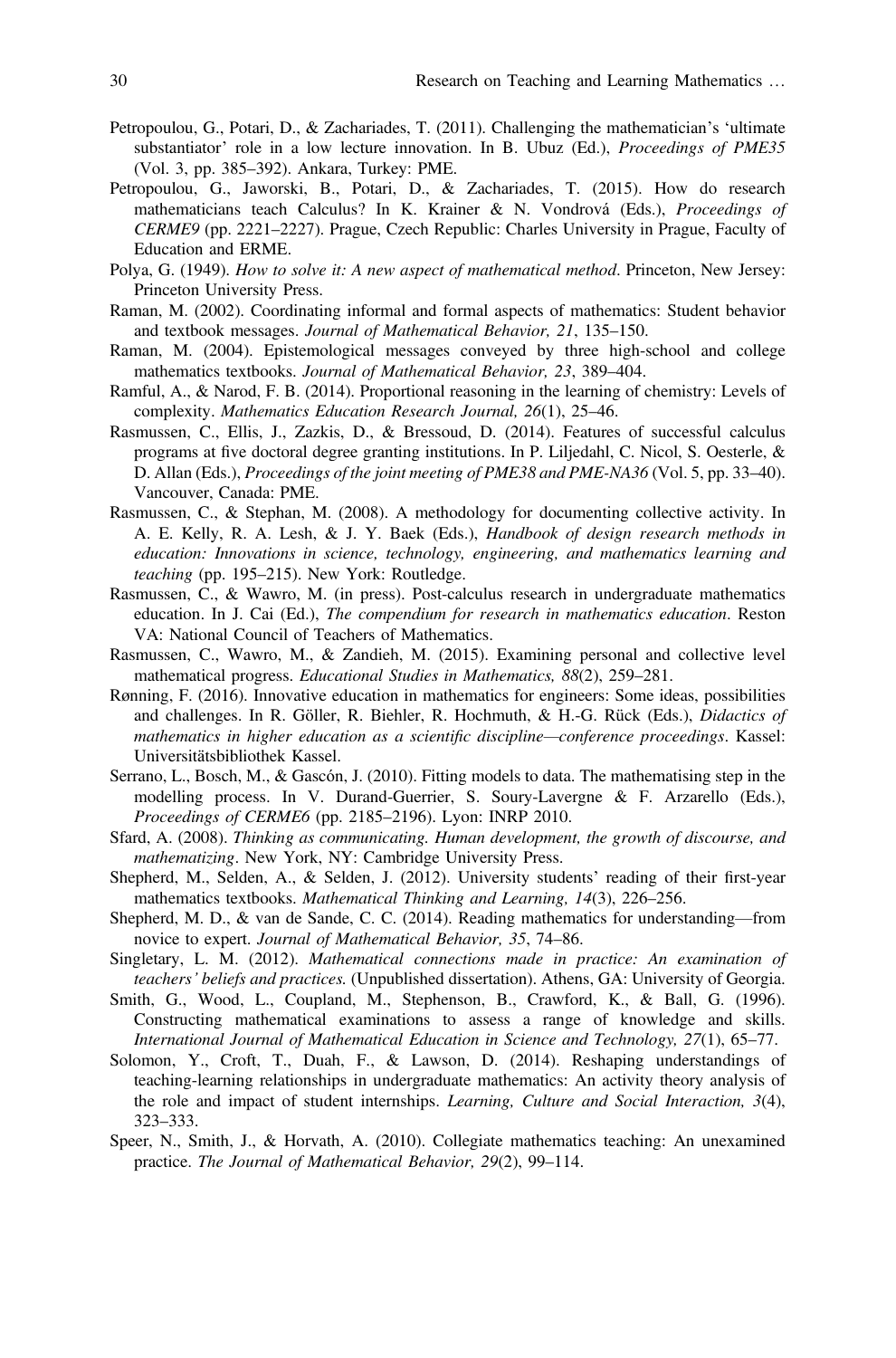- <span id="page-30-0"></span>Suominen, A. L. (2015). Abstract algebra and secondary school mathematics: Identifying mathematical connections in textbooks. (Unpublished dissertation). Athens, GA: University of Georgia.
- Tabach, M., Rasmussen, C., Hershkowitz, R., & Dreyfus, T. (2015). First steps in re-inventing Euler's method: A case for coordinating methodologies. In K. Krainer & N. Vondrová (Eds.), Proceedings of CERME9 (pp. 2249-2255). Prague, Czech Republic: Charles University in Prague, Faculty of Education and ERME.
- Tall, D. (1992). The transition to advanced mathematical thinking: Functions, limits, infinity and proof. In D. A. Grouws (Ed.), Handbook of research on mathematics teaching and learning (pp. 495–511). New York: Macmillan.
- Tallman, M., Carlson, M., Bressoud, D., & Pearson, M. (in press). A characterization of Calculus I final exams in U.S. colleges and universities. International Journal of Research in Undergraduate Mathematics Education.
- Treffert-Thomas, S. (2015). Conceptualising a university teaching practice in an activity theory perspective. Nordic Studies in Mathematics Education, 20(2), 53–77.
- Tolley, H., & MacKenzie, H. (2015). Senior management perspectives on mathematics and statistics support in higher education, sigma report: [http://www.sigma-network.ac.uk/](http://www.sigma-network.ac.uk/wpcontent/uploads/2015/05/sector-needs-analysis-report.pdf) [wpcontent/uploads/2015/05/sector-needs-analysis-report.pdf](http://www.sigma-network.ac.uk/wpcontent/uploads/2015/05/sector-needs-analysis-report.pdf).
- Tuminaro, J., & Redish, E. F. (2007). Elements of a cognitive model of physics problem solving: Epistemic games. Physical Review Special Topics—Physics Education Research, 3, 1–21.
- Ufer, S. (2015). The role of study motives and learning activities for success in first semester mathematics studies. In P. Liljedahl, C. Nicol, S. Oesterle, & D. Allan (Eds.), Proceedings of the joint meeting of PME38 and PME-NA36 (Vol. 4, pp. 265–272). Vancouver, Canada: PME.
- Uhden, O., Karam, R., Pietrocola, M., & Pospiech, G. (2012). Modelling mathematical reasoning in physics education. Science and Education, 21(4), 485–506.
- Ulriksen, L., Madsen, L. M., & Holmegaard, H. T. (2010). What do we know about explanations for drop out/opt out among young people form STM higher education programmes? Studies in Science Education, 46(2), 209–244.
- Usiskin, Z. (1974). Some corresponding properties of real numbers and implications for teaching. Educational Studies in Mathematics, 5, 279–290.
- Viirman, O. (2014). The functions of function discourse: University mathematics teaching from a commognitive standpoint. International Journal of Mathematical Education in Science and Technology, 45(4), 512–527.
- Viirman, O. (2015). Explanation, motivation and question posing routines in university mathematics teachers' pedagogical discourse: A commognitive analysis. *International* Journal of Mathematical Education in Science and Technology, 46(8), 1165–1181.
- Weber, K. (2015). Effective proof reading strategies for comprehending mathematical proofs. International Journal of Research in Undergraduate Mathematics Education, 1(3), 289–314.
- Weber, K., & Mejia-Ramos, J.-P. (2011). Why and how mathematicians read proofs: An exploratory study. Educational Studies in Mathematics, 76, 329–344.
- Weinberg, A., Fukawa-Connelly, T., & Wiesner, E. (2015). Characterizing instructor gestures in a lecture in a proof-based mathematics class. *Educational Studies in Mathematics*, 90(3), 233–258.
- Weinberg, A., & Wiesner, E. (2011). Understanding mathematics textbooks through reader-oriented theory. Educational Studies in Mathematics, 76(1), 49–63.
- Weinberg, A., Wiesner, E., Benesh, B., & Boester, T. (2012). Undergraduate students' self-reported use of mathematics textbooks. Problems, Resources, and Issues in Mathematics Undergraduate Studies, 22(2), 152–175.
- Wenger, E. (1998). Communities of practice: Learning, meaning and identity. Cambridge: Cambridge University Press.
- Wheeler, A., & Champion, J. (2013). Students' proofs of one-to-one and onto properties in introductory abstract algebra. International Journal of Mathematical Education in Science and Technology, 44(8), 1107–1116.